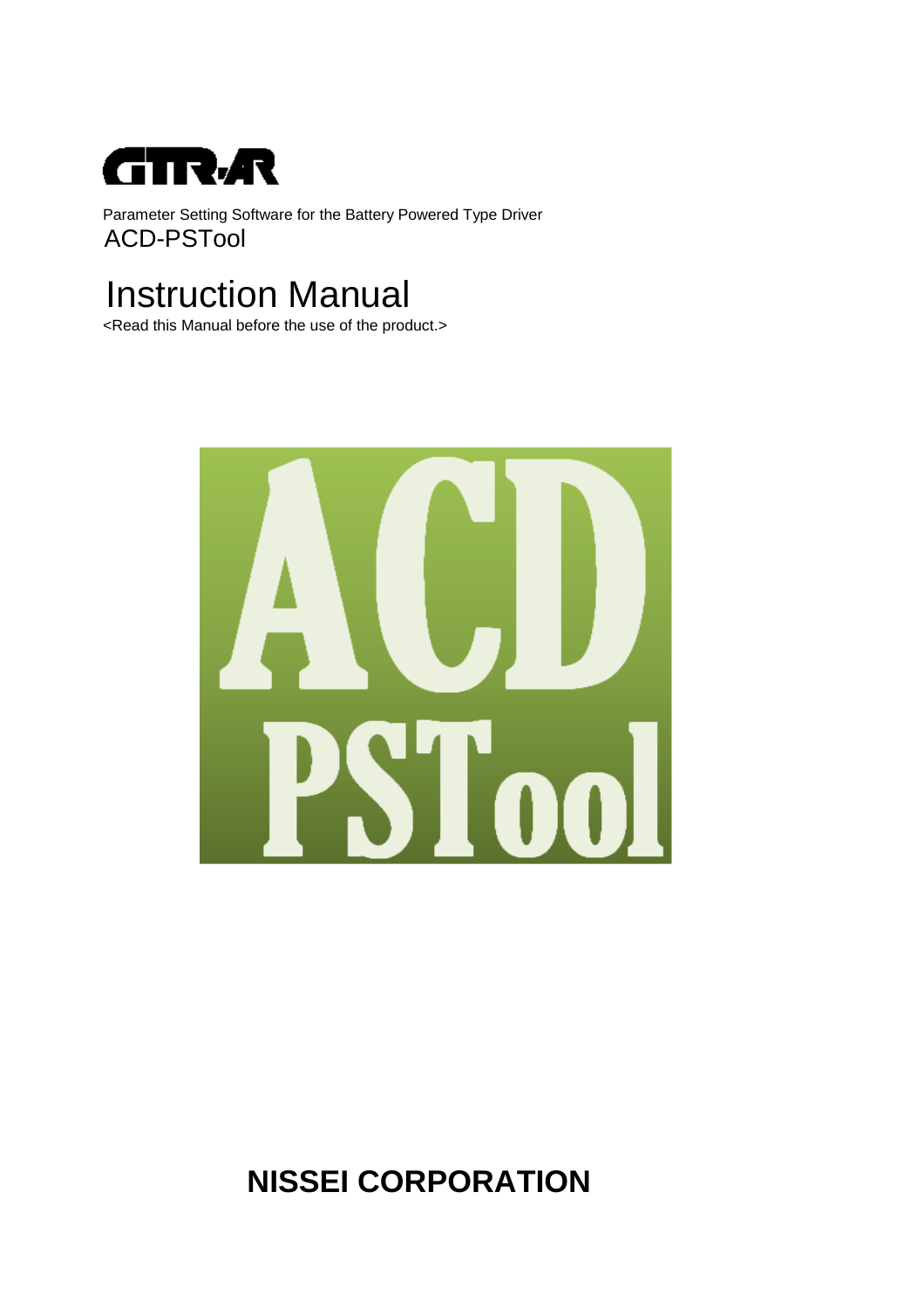### Introduction

Thank you very much for purchasing our product.

### Safety precautions

- Be sure to carefully read the contents described in this Instruction Manual and to master how to use the product correctly before using it.
- Extents of hazard/damage expected to occur in the case of mishandling are basically classified and indicated into ranks of "Danger", "Warning" and "Caution" in this Instruction Manual. The definitions and indications are as follows:

| <b>A</b> Danger  | Cases where mishandling possibly causes a dangerous situation to occur, which<br>may lead to death or serious injury. The degree of danger is assumed to be<br>extremely high. |
|------------------|--------------------------------------------------------------------------------------------------------------------------------------------------------------------------------|
|                  | <b>Warning</b> Cases where mishandling possibly causes a dangerous situation to occur, which Warning $\log$                                                                    |
| <b>A</b> Caution | Cases where mishandling possibly causes a dangerous situation to occur, which<br>may lead to a medium degree of injury or minor one.                                           |

Even the items described in "Caution" may lead to a serious result depending on situations. Be sure to observe all the instructions because all of them are describing important points.

|                  | : $\triangle$ mark indicates "items that require caution."<br>(Left example indicates electric shock hazard.)                                                            |                                                                                                                                                                    |  |
|------------------|--------------------------------------------------------------------------------------------------------------------------------------------------------------------------|--------------------------------------------------------------------------------------------------------------------------------------------------------------------|--|
|                  | : O mark indicates "items that are prohibited."<br>The illustration inside the circle indicates the detail of prohibition. (Left example indicates no<br>disassembling.) |                                                                                                                                                                    |  |
|                  |                                                                                                                                                                          |                                                                                                                                                                    |  |
| <b>A</b> Caution |                                                                                                                                                                          |                                                                                                                                                                    |  |
|                  |                                                                                                                                                                          | Never reconnect the cable during the operation of ACD-PSTool, otherwise it may malfunction.<br>When reconnecting the cable, please end ACD-PSTool before doing so. |  |
|                  |                                                                                                                                                                          | When turning ON/OFF the power of the driver, please end ACD-PSTool before doing so;<br>otherwise it may malfunction.                                               |  |
|                  |                                                                                                                                                                          | Do not load files other than parameter files created by ACD-PSTool,                                                                                                |  |

| <b>Notice</b>                                                                                               |
|-------------------------------------------------------------------------------------------------------------|
| We shall assume no responsibility or liability for any troubles caused by usage against the cautions above. |
| The contents of this Manual may be changed without notice in future.                                        |
| We have made every possible effort to make the contents of this Manual precise. If there is any point not   |
| understandable, error or finding, however, your comment will be appreciated.                                |

otherwise it may malfunction.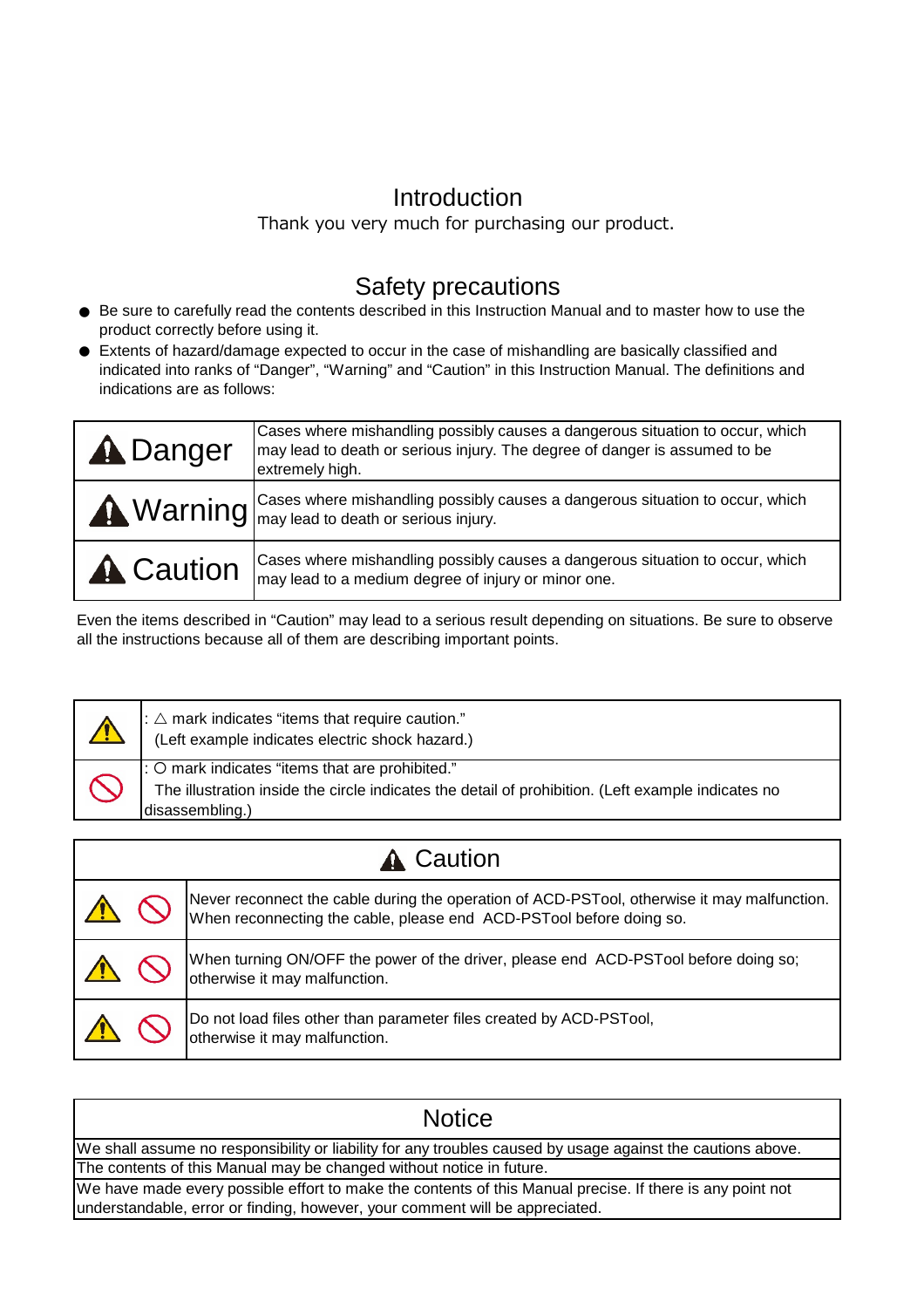| Table of contents                            |      |
|----------------------------------------------|------|
| Introduction                                 | P.6  |
| Models to be connected                       | P.6  |
| OS and registered trademark                  | P.6  |
| How to use software                          | P.6  |
| Configuration of folders                     | P.6  |
| Operation check OS                           | P.6  |
| 1. Startup of ACD-PSTool                     | P.7  |
| 2. Select your language screen of ACD-PSTool | P.7  |
| 3. Main screen of ACD-PSTool                 | P.7  |
| 3-1. Title bar                               | P.8  |
| 3-2. Main menu                               | P.8  |
| 3-3. Main window                             | P.9  |
| 3-3-1. File name display bar                 | P.9  |
| 3-3-2. File information                      | P.9  |
| 3-3-3. Parameter list                        | P.10 |
| 3-3-4. Alarm history                         | P.11 |
| 3-3-5. "Read" button                         | P.11 |
| 3-3-6. "Write" button                        | P.11 |
| 3-3-7. "Verify" button                       | P.12 |
| 3-3-8. Save Language settings                | P.12 |
| 3-3-9. Comment                               | P.12 |
| 3-4. Status bar                              | P.12 |
| 3-4-1. When not connected to driver          | P.12 |
| 3-4-2. During connection with driver         | P.12 |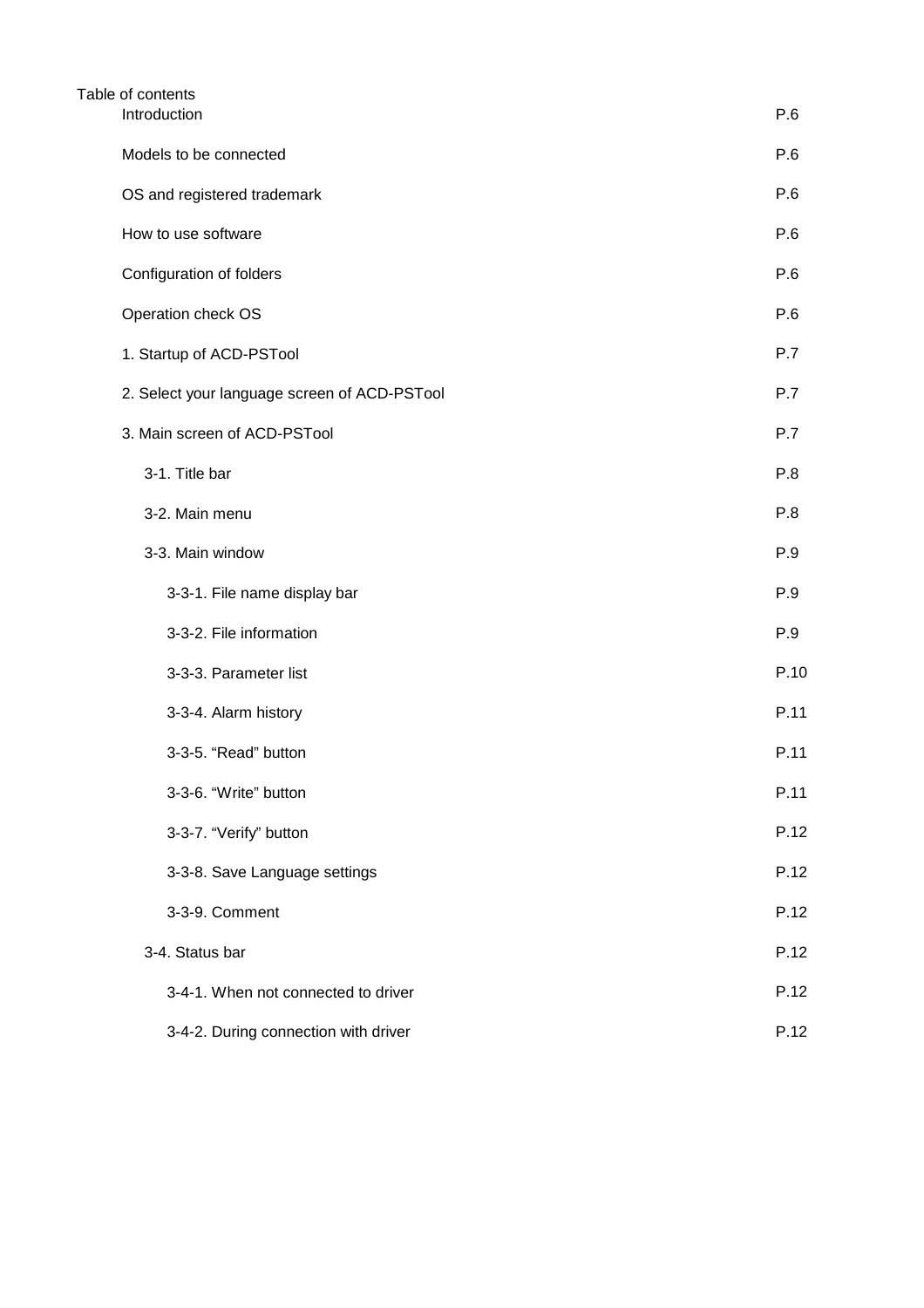| 4. Usage method                                                    | P.12 |
|--------------------------------------------------------------------|------|
| 4-1. Setting parameter values of driver                            | P.12 |
| 4-2. Saving parameter files                                        | P.17 |
| 4-3. Opening parameter files                                       | P.19 |
| 4-4. Comparing ACD-PSTool setting values and driver setting values | P.23 |
| 4-5. Cutting off communication between ACD-PSTool and driver       | P.24 |
| 4-6. Ending the ACD-PSTool                                         | P.26 |
| Contact Us                                                         | P.27 |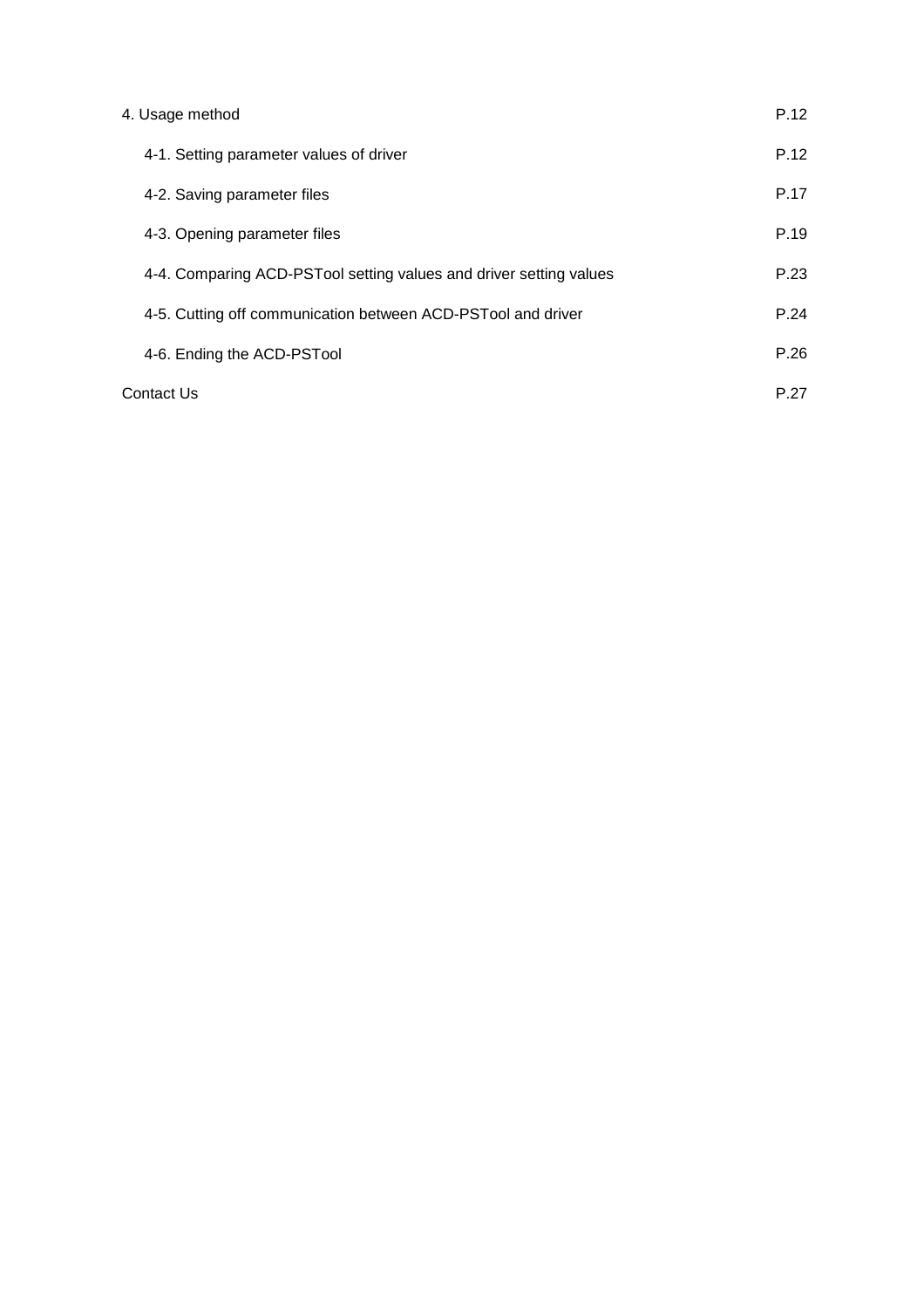### Software License Agreement

July 31, 2017

The customer shall be able to download and use the software when they express their agreement to conform to each article specified in the Software License Agreement. If not agreeable, the customer maynot use the software.

#### 1. Ownership

All rights related to the software and copies thereof are owned by NISSEI CORPORATION (hereinafter referred to as "we") or suppliers thereof. This agreement does not transfer the copyrights related to the software to the customer.

#### 2. Granting of license

- 2.1 We grant nonexclusive right to use the software to the customer.
- 2.2 The customer is prohibited from carrying out the following actions:
- (1) Modification of all or a part of the software.
- (2) Reverse engineering, disassembly, and decompilation.
- (3) To lend or lease the software.
- (4) Uploading the software on a publicly accessible media for downloads by random individuals.

#### 3. No warranty

We do not provide warranty irrespective of explicitly or implicitly in that the software is free from defect, that it conforms to a specific purpose or that the use of the software does not infringe on third parties' rights, or any other warranty.

#### 4. Limitation of liability

In no event we shall be liable for direct or indirect damage arising from or related to the software.

#### 5. Export control

The customer shall agree not to deliver, transfer or export the software or the included information/technology to countries to which Japan and other related countries prohibit or restrict the delivery and the like.

#### 6. End of license

We shall be able to terminate the Agreement without prior notice if the customer breaches the conditions stipulated in the Agreement.

#### 7. Governing law

This Agreement shall be governed by and construed in accordance with the laws of Japan. All disputes related to or arising from the Agreement shall be submitted to the exclusive jurisdiction of Nagoya District Court in the first instance.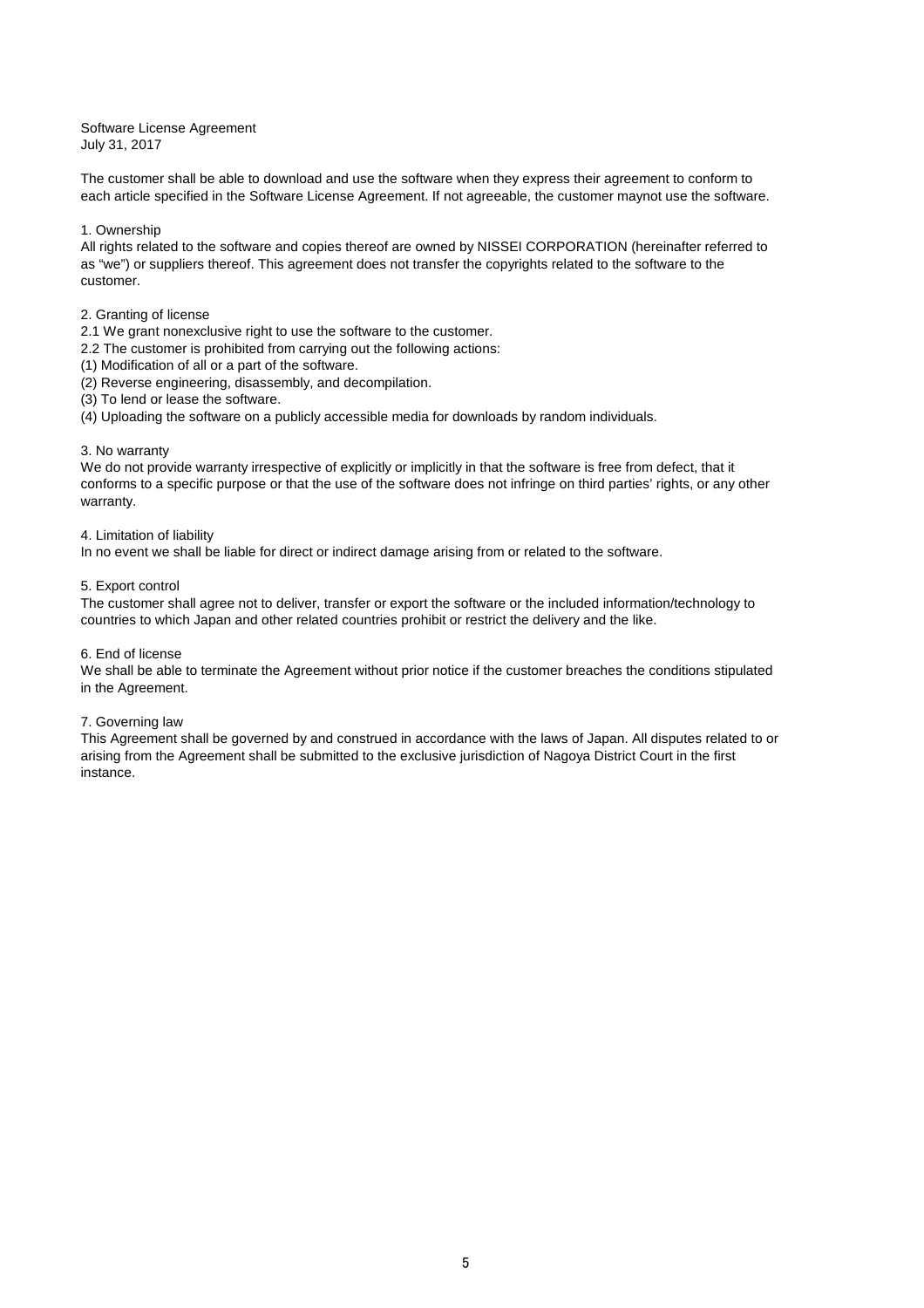#### Introduction

ACD-PSTool is a Windows application that has the following functions for the purposes of setting parameters, saving set data and the like of the driver for driving our battery powered type gearmotors.

- Parameter setting via application
- Writing of set parameters into the driver
- Loading of parameters set in the driver
- Comparing the set values on the application to the parameters set in the driver
- Alarm history display (Up to 10 cases back)
- Comment description
- Saving parameter files (See 4.7.) on personal computer
- Reading and displaying the information from constants files on application

Please use the software correctly by referring to the Instruction Manual of the driver unit along with this Instruction Manual. Images shown on the Instruction Manual are all under development. Note that descriptions may differ.

#### Models to be connected

Types of drivers that are compatible with ACD-PSTool are as follows:

| - A-BLCD005L1   | - A-BLCD020L2   |
|-----------------|-----------------|
| $-$ A-BLCD005L2 | $-$ A-BLCD020L4 |
| - A-BLCD010L1   | $-A-BLCD040L2$  |
| $-$ A-BLCD010L2 | $-$ A-BLCD040L4 |

- A-BLCD010L4 - A-SDNB080L4

OS and registered trademark

- Windows7, Windows8, Windows8.1 and Windows10 are the registered trademarks of Microsoft Corporation, USA.
- No ® mark is indicated for trademark or registered trademark in this Manual.

How to use software

This is an application that does not require installation. Download ACD-PSTool from our website, and unzip the zip file to your desired location.

In addition, this application operates on .NET Framework3.5 or later. See the website of Microsoft for installation method and the like of .NET Framework.

Configuration of folders

- ACD-PSTool.exe: Tool main unit
- ADC\_PSTool.ini: Language selection setting file
- en-US: Library for English description
- ja-JP: Library for Japanese description
- ko-KR: Library for Korean description
- zh-CN: Library for Chinese description

Operation check OS

The operation of ACD-PSTool is confirmed on the following OS:

#### List of OS on which operation is confirmed

|            | Japanese version English version Chinese version Korean version |  |  |
|------------|-----------------------------------------------------------------|--|--|
| Windows7   |                                                                 |  |  |
| Windows8   |                                                                 |  |  |
| Windows8.1 |                                                                 |  |  |
| Windows10  |                                                                 |  |  |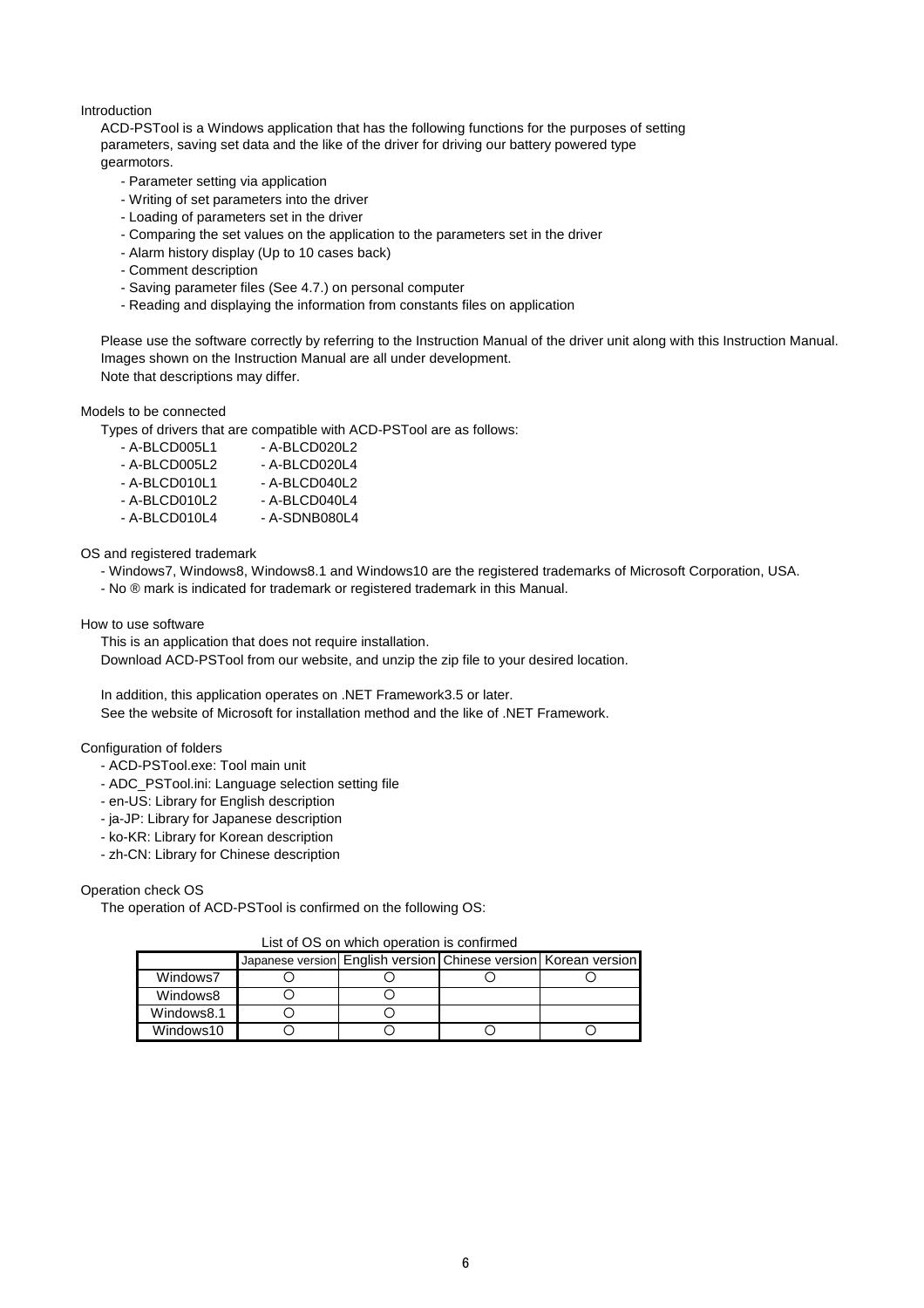1. Startup of ACD-PSTool

Double-click "ACD-PSTool.exe." in the unzipped folder.

2. Language selection of ACD-PSTool

You will now be seting the language on ACD-PSTool.

Select the language you would like to use, and press "OK" button.

\*If the check box for saving the language setting is checked on the main screen, this selection screen will be skipped.

Refer to "3-3-8. Save Language settings" for details.

| Select your language        | × |
|-----------------------------|---|
| ◉ 日本語                       |   |
| $\bigcirc$ English          |   |
| ◯ 한국어                       |   |
| ○中文                         |   |
| OK                          |   |
| Select your language screen |   |

#### 3. Main screen of ACD-PSTool

The main screen of ACD-PSTool is made up of "Title bar", "Main menu", "Main window" and "Status bar."

| Title bar                                                 | Main menu                                                                                                                                                       |  |
|-----------------------------------------------------------|-----------------------------------------------------------------------------------------------------------------------------------------------------------------|--|
| ACD-PSTool Ver 2.0                                        | $\Box$<br>$\times$                                                                                                                                              |  |
| Communication<br>Help<br><b>File</b><br>Tool<br>File name |                                                                                                                                                                 |  |
| File information:<br>Parameter list                       | Alarm history                                                                                                                                                   |  |
| No.<br>Parameter name                                     | Setting<br>Minimum<br>Maximum<br>Input terminal<br>Output terminal<br>No.<br>Unit<br>Alarm name<br>value<br>value<br>value<br>state<br>state<br>Comment         |  |
| Read<br>Write<br>Verify<br>Unconnected<br>Status bar      | Editing<br>Collation mismatch<br>Language selection will not be implemented on next startup.<br>(The currently selected language will be saved.)<br>Main window |  |
|                                                           | <b>Main screen of ACD-PSTool</b>                                                                                                                                |  |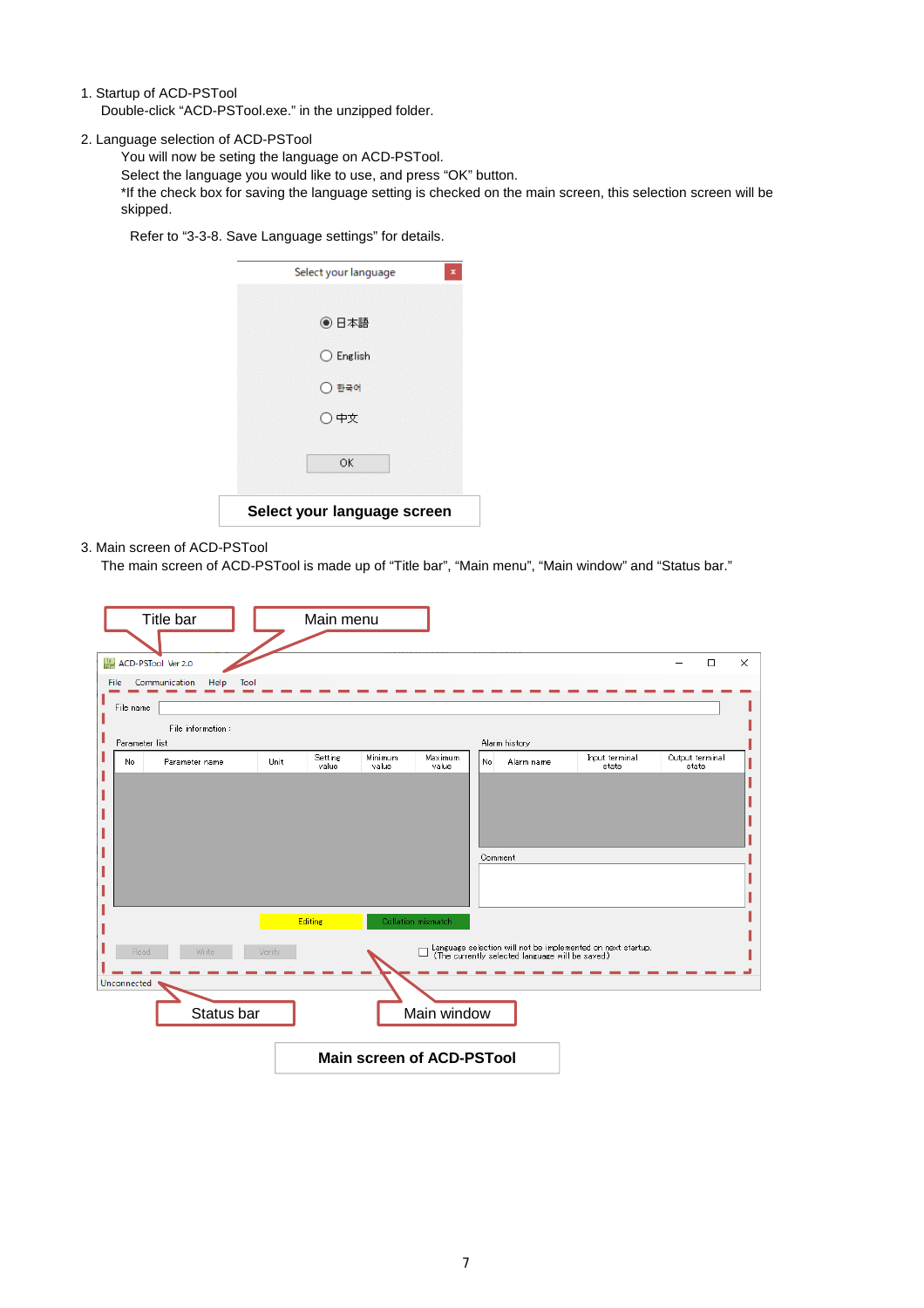#### 3-1. Title bar

Displays the icon of the application, application name and version.

#### 3-2. Main menu

Main menu of ACD-PSTool is structured as follows:

| Main menu list |                                                                   |  |
|----------------|-------------------------------------------------------------------|--|
| Menu           | Contents                                                          |  |
| File           | Loads and saves parameter files and ends application.             |  |
|                | Communication Connects/disconnects communication with the driver. |  |
| Help           | Display information concerning the application.                   |  |
| Tool           | Do not operate this menu.                                         |  |

Sub-menus of each main menu are as follows:

| File menu details |                                                                         |  |
|-------------------|-------------------------------------------------------------------------|--|
| Sub-menu          | Contents                                                                |  |
| Open file         | Opens parameter files.                                                  |  |
| Save file         | Saves information displayed on the current window into parameter files. |  |
| End               | Ends ACD-PSTool.                                                        |  |

#### Communication menu details

| Sub-menu                      | Contents                                                                                                                  |
|-------------------------------|---------------------------------------------------------------------------------------------------------------------------|
| Port                          | Selects COM port that communicates with the driver.                                                                       |
| Communication<br>connected    | Connects/disconnects communication with the driver.                                                                       |
| Communication<br>disconnected | Displays "Communication disconnected" when communication is<br>connected, and "Communication connected" when unconnected. |

#### Help menu details

| Sub-menu         | Contents                                                  |
|------------------|-----------------------------------------------------------|
| About ACD-PSTool | Displays version of ACD-PSTool and copyright information. |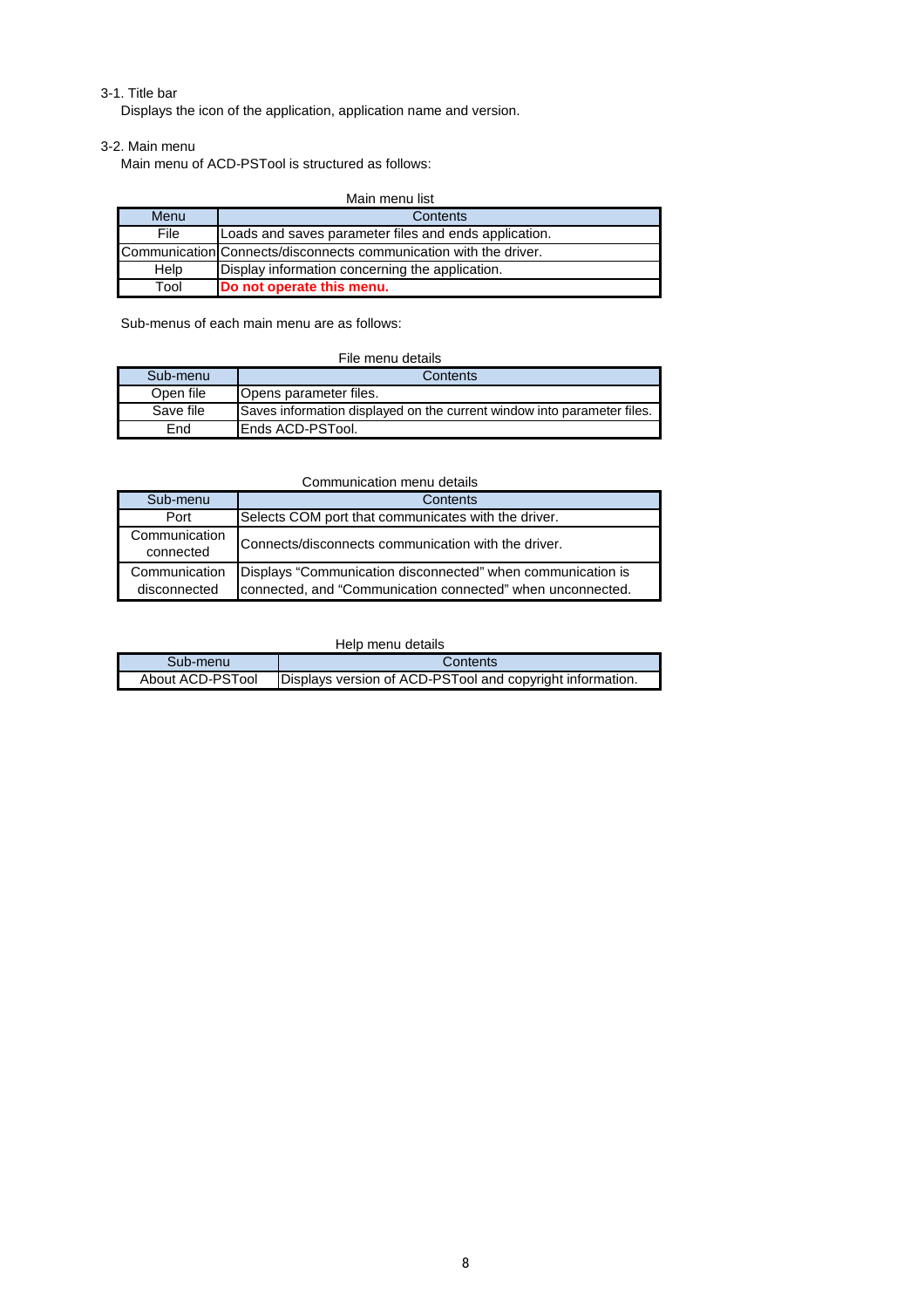#### 3-3. Main window

Main window is made up of "File name display bar", "File information", "Parameter list", "Alarm history", "Read button", "Write button", "Verify button", "Language setting save" and "Comment."



3-3-1. File name display bar

Displays the parameter file opened by "Open file" by the absolute path.

| File name C#sample¥20200123145634bin |                       |  |
|--------------------------------------|-----------------------|--|
|                                      | File name display bar |  |

#### 3-3-2. File information

Displays the following information of the driver saved in the parameter file opened by "Open file."

- Type (driver capacity/input voltage) at the time of parameter file save and the driver software version

File information: A-BLCD010L2(100W24V) Driver software ver7

**File information**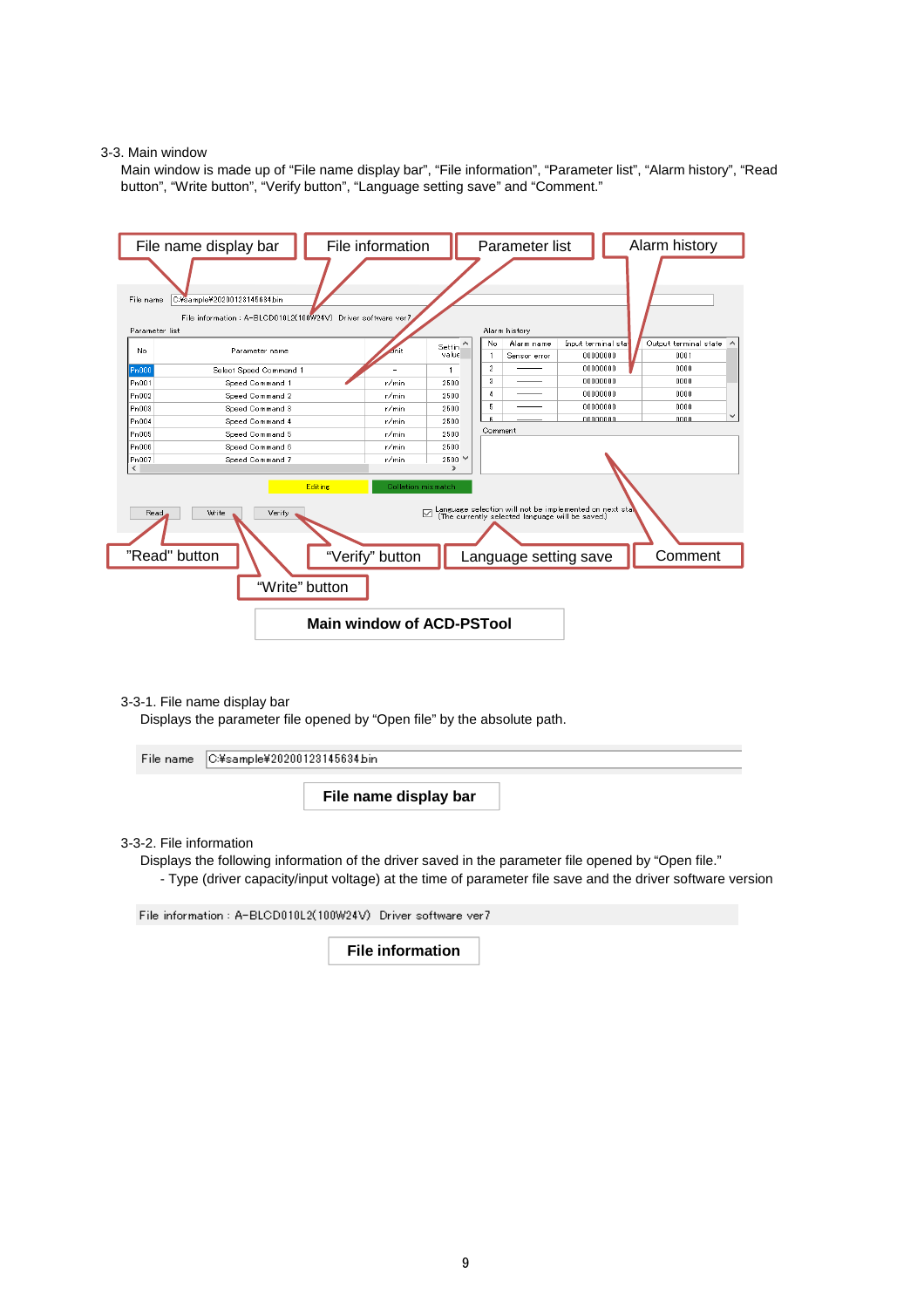#### 3-3-3. Parameter list

Parameter list immediately after startup of the main screen displays only item name.

When the parameter files are opened or the connection with the driver is made for communication, information of each item will be displayed as the picture "Parameter list after opening parameter files" shows

below. Parameter list

| No. | Parameter name | Unit | Setting<br>value | Minimum<br>value | Maximum<br>value |
|-----|----------------|------|------------------|------------------|------------------|
|     |                |      |                  |                  |                  |
|     |                |      |                  |                  |                  |
|     |                |      |                  |                  |                  |
|     |                |      |                  |                  |                  |
|     |                |      |                  |                  |                  |
|     |                |      |                  |                  |                  |
|     |                |      |                  |                  |                  |
|     |                |      |                  |                  |                  |

**Parameter list immediately after main menu startup**

Л

#### Parameter list

| No    | Parameter name         | Unit  | Setting value | <b>Minimum</b><br>value | Maximum<br>value |
|-------|------------------------|-------|---------------|-------------------------|------------------|
| Pn000 | Select Speed Command 1 |       |               |                         | 5                |
| Pn001 | Speed Command 1        | r/min | 2500          | 100                     | 3000             |
| Pn002 | Speed Command 2        | r/min | 2500          | 100                     | 3000             |
| Pn003 | Speed Command 3        | r/min | 2500          | 100                     | 3000             |
| Pn004 | Speed Command 4        | r/min | 2500          | 100                     | 3000             |
| Pn005 | Speed Command 5        | r/min | 2500          | 100                     | 3000             |
| Pn006 | Speed Command 6        | r/min | 2500          | 100                     | 3000             |
| Pn007 | Speed Command 7        | r/min | 2500          | 100                     | 3000             |
| Pn008 | Speed Command 8        | r/min | 2500          | 100                     | 3000             |

**Parameter list after opening parameter files**

Details of each item name are as follows:

| Item name | Details                                                      |
|-----------|--------------------------------------------------------------|
| No        | Displays parameter number.                                   |
| Parameter |                                                              |
| name      | Displays parameter name.                                     |
| Unit      | Displays parameter unit.                                     |
| Setting   | Loads and writes parameter values of the driver and displays |
| value     | values to be compared.                                       |
| Minimum   | Displays minimum value of parameters.                        |
| value     |                                                              |
| Maximum   | Displays maximum value of parameters.                        |
| value     |                                                              |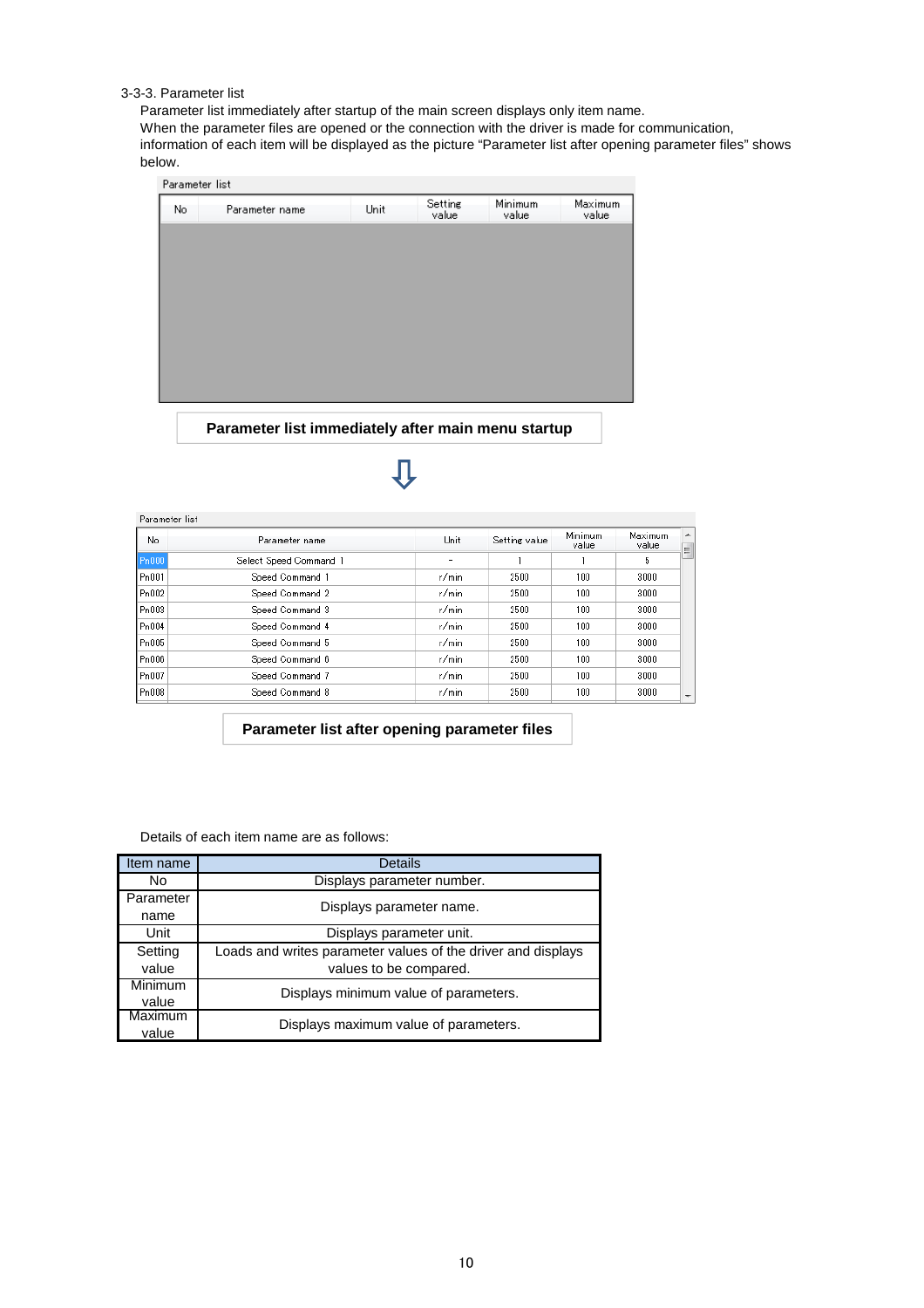#### 3-3-4. Alarm history

Displays alarms that occurred in the driver and status of input/output terminals at each time for the past 10 cases when communication with the driver is connected.<br>Alarm history

| No | Alarm name   | Input terminal state | Output terminal state |
|----|--------------|----------------------|-----------------------|
|    | Sensor error | 00000000             | 0001                  |
| 2  |              | 00000000             | 0000                  |
| 3  |              | 00000000             | 0000                  |
| 4  |              | 00000000             | 0000                  |
| 5  |              | 00000000             | 0000                  |
| 6  |              | 00000000             | 0000                  |
| 7  |              | 00000000             | 0000                  |
| 8  |              | 00000000             | 0000                  |
| 9  |              | 00000000             | 0000                  |
| 10 |              | 00000000             | 0000                  |

| Item name      | <b>Details</b>                                                |
|----------------|---------------------------------------------------------------|
| No             | Shows alarm history number. Smaller numbers indicate alarms   |
|                | occurring newly.                                              |
| Alarm name     | Displays the name of occurring alarm.                         |
| Input terminal | Displays the state of input terminal on occurrence of alarm.  |
| state          |                                                               |
| Output         | Displays the state of output terminal on occurrence of alarm. |
| terminal state |                                                               |

#### - Details of input terminal state

The state of each input terminal is displayed in order of I1 to I8 from the right: 1 for ON and 0 for OFF.

ex. The following (01000010) shows the case where an alarm occurred with I2 and I7 ON and other input terminals OFF.

| 11111111 |  |  |           |  |
|----------|--|--|-----------|--|
|          |  |  | 0 0 0 0 1 |  |

- Details of output terminal state

The state of each output terminal is displayed in order of C1-E1 to C4-E4 from the right: 1 for ON and 0 for OFF.

ex. The following (0110) shows the case where an alarm occurred with C2-E2 and C3-E3 ON and other output terminals OFF.

3-3-5. "Read" button

Loads parameters in a batch from the driver and displays them under the Setting value of Parameter list. This button can be used only when communication with the driver is connected.

#### 3-3-6. "Write" button

Writes the setting values of Parameter list into the driver in a batch.

This button can be used only when communication with the driver is connected and values are displayed in Parameter list.

3-3-7. "Verify" button

Compares the setting values of Parameter list with values set in the driver.

This button can be used only when communication with the driver is connected and values are displayed in Parameter list.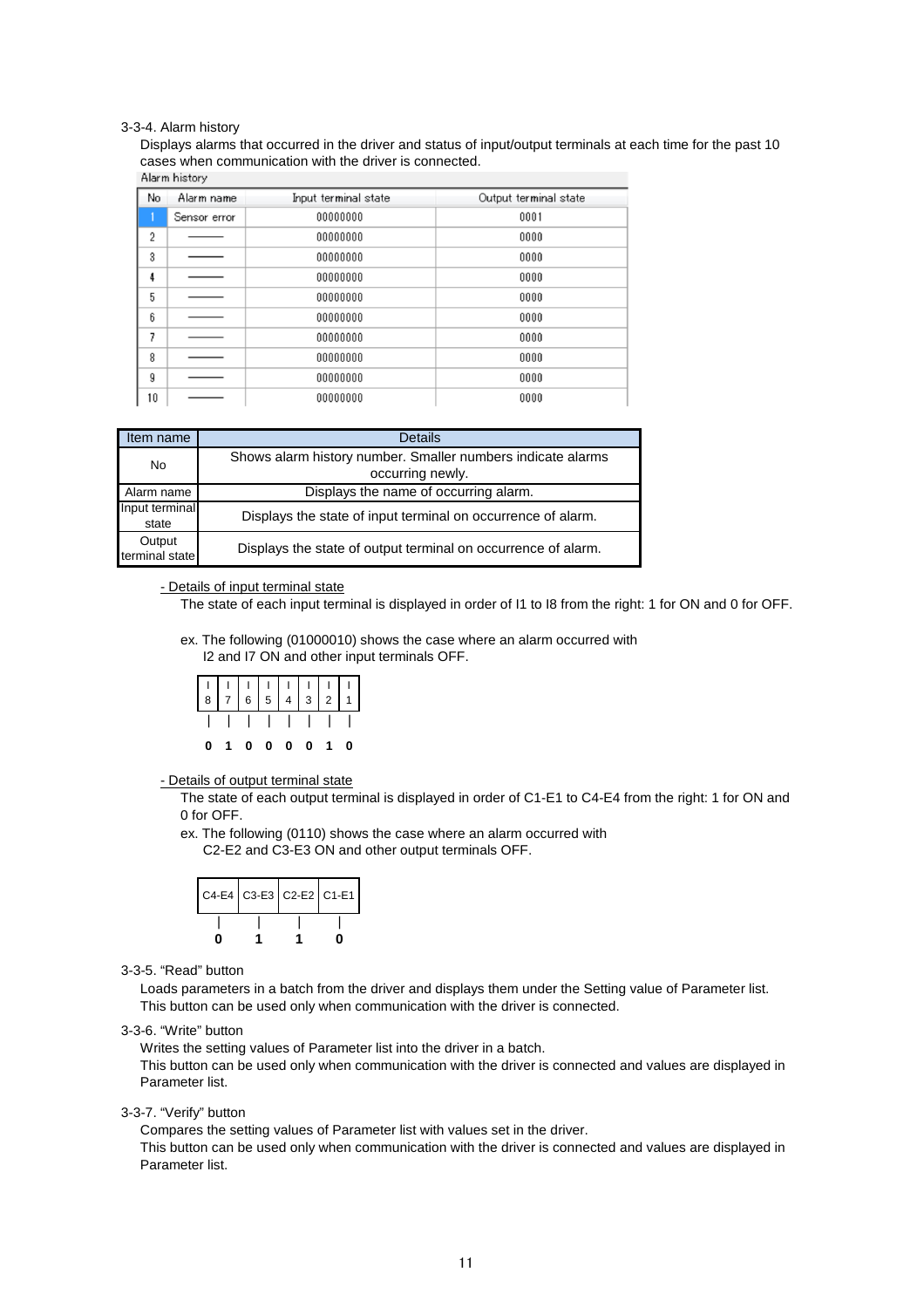3-3-8. Language setting save

Select whether to save the language setting to be displayed on ACD-PSTool.

When check box is set to ON, the Select your language screen will be skipped at the next startup of the software.

When it is set to OFF, the Select your language screen starts, so that language you use can be selected.

 $\boxed{\textcolor{blue}{\blacksquare}}$  Language selection will not be implemented on next startup.<br>
(The currently selected language will be saved.)

#### **Language setting save**

#### 3-3-9. Comment

This is a text box in which any characters and numerical values can be inputted. Contents inputted here are saved in the parameter files.

#### 3-4. Status bar

Displays connection status with the driver and information of the connected driver.

- 3-4-1. When not connected to driver
	- It is displayed as "Unconnected."

Unconnected

#### **Status bar when unconnected**

3-4-2. During connection with driver

"Being connected", type of communicating driver and software version are displayed.

Communicating Connection driver A-BLCD010L2(100W24V)Driver software ver7

**Status bar when being connected**

#### 4. Usage method

4-1. Setting parameter values of driver

(1) to (4) below describe procedures for setting parameter values of the driver.

#### **(1) Connect driver for communication.**

Connect the driver for communication.

When positioning the mouse pointer at "Communication" → "Port", you will find available COM ports on your personal computer.(Items displayed may differ depending on the personal computer used.)

Select the port connected to the driver.

After selecting the port, click "Communication"  $\rightarrow$  "Communication connected."

On successful connection, information of the driver appears in the Parameter list and Alarm history as shown in the screen "After communication is connected" below.

The display of status bar also changes. Refer to "3-4. Status bar" about the display of the status bar.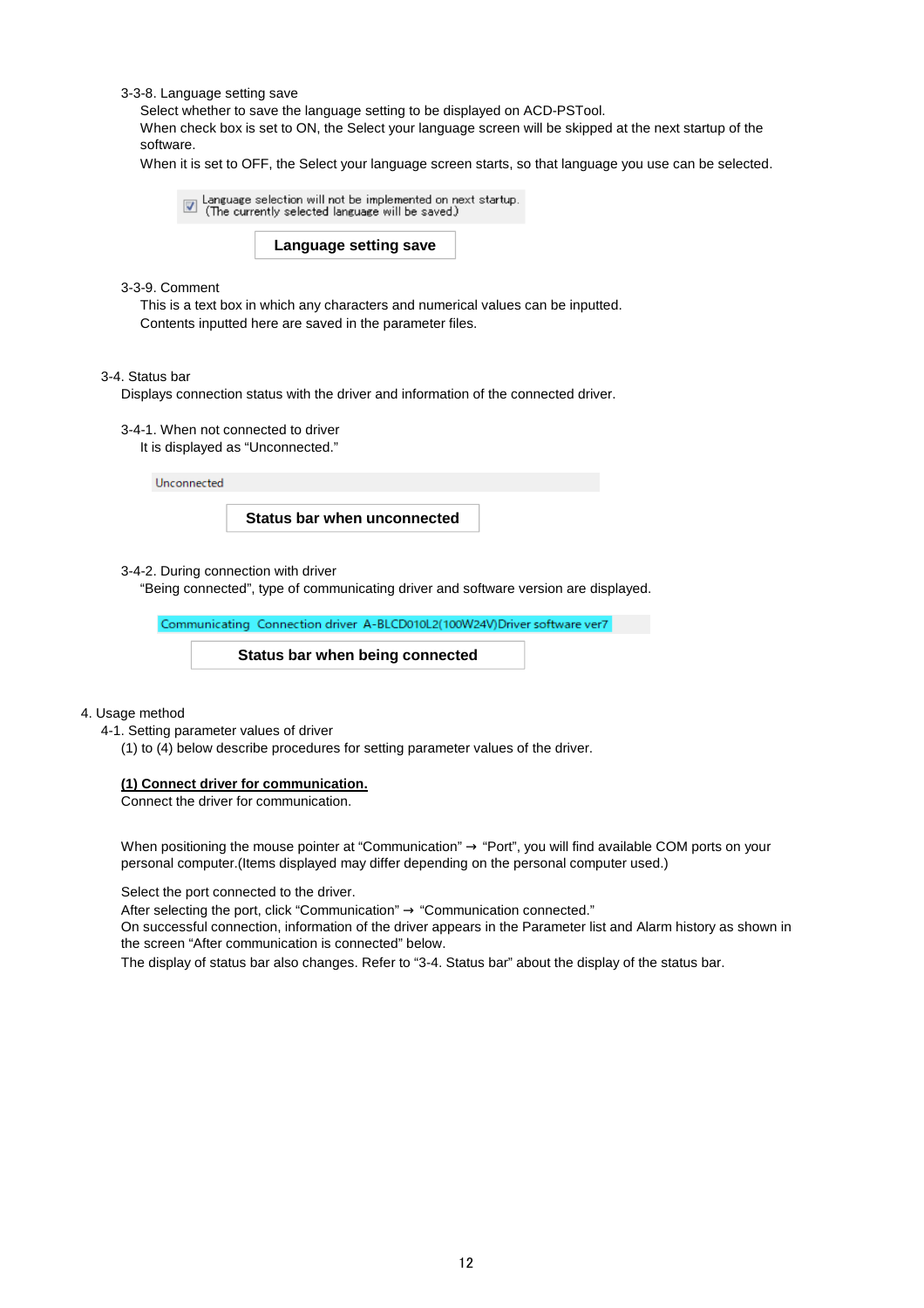

|                   |                        |                          |                          |                       | Alarm history |                                                                                                                |                       |
|-------------------|------------------------|--------------------------|--------------------------|-----------------------|---------------|----------------------------------------------------------------------------------------------------------------|-----------------------|
| No.               | Parameter name         | Unit                     | Settin.<br>value         | No                    | Alarm name    | Input terminal state                                                                                           | Output terminal state |
|                   |                        |                          |                          |                       |               | 00000000<br>00000000                                                                                           | 0000<br>0000          |
| Pn000             | Select Speed Command 1 | $\overline{\phantom{0}}$ |                          | $\overline{2}$        |               |                                                                                                                |                       |
| Pn001             | Speed Command 1        | r/min                    | $\overline{\phantom{a}}$ | 3                     |               | 00000000                                                                                                       | 0000                  |
| Pn002             | Speed Command 2        | r/min                    | ۰                        | 4                     |               | 00000000                                                                                                       | 0000                  |
| Pn003             | Speed Command 3        | r/min                    | -                        | 5<br>00000000<br>0000 |               |                                                                                                                |                       |
| Pn004             | Speed Command 4        | r/min                    | $\overline{\phantom{a}}$ |                       |               | nnnnnnn                                                                                                        | 0000                  |
| P <sub>n005</sub> | Speed Command 5        | r/min                    | ۰                        | Comment               |               |                                                                                                                |                       |
| Pn006             | Speed Command 6        | r/min                    | $\overline{\phantom{a}}$ |                       |               |                                                                                                                |                       |
| Pn007             | Speed Command 7        | r/min                    | $\checkmark$<br>٠        |                       |               |                                                                                                                |                       |
| ∢                 | <b>Editing</b>         | Collation mismatch       | $\rightarrow$            |                       |               |                                                                                                                |                       |
|                   |                        |                          |                          |                       |               | Language selection will not be implemented on next startup.<br>(The currently selected language will be saved) |                       |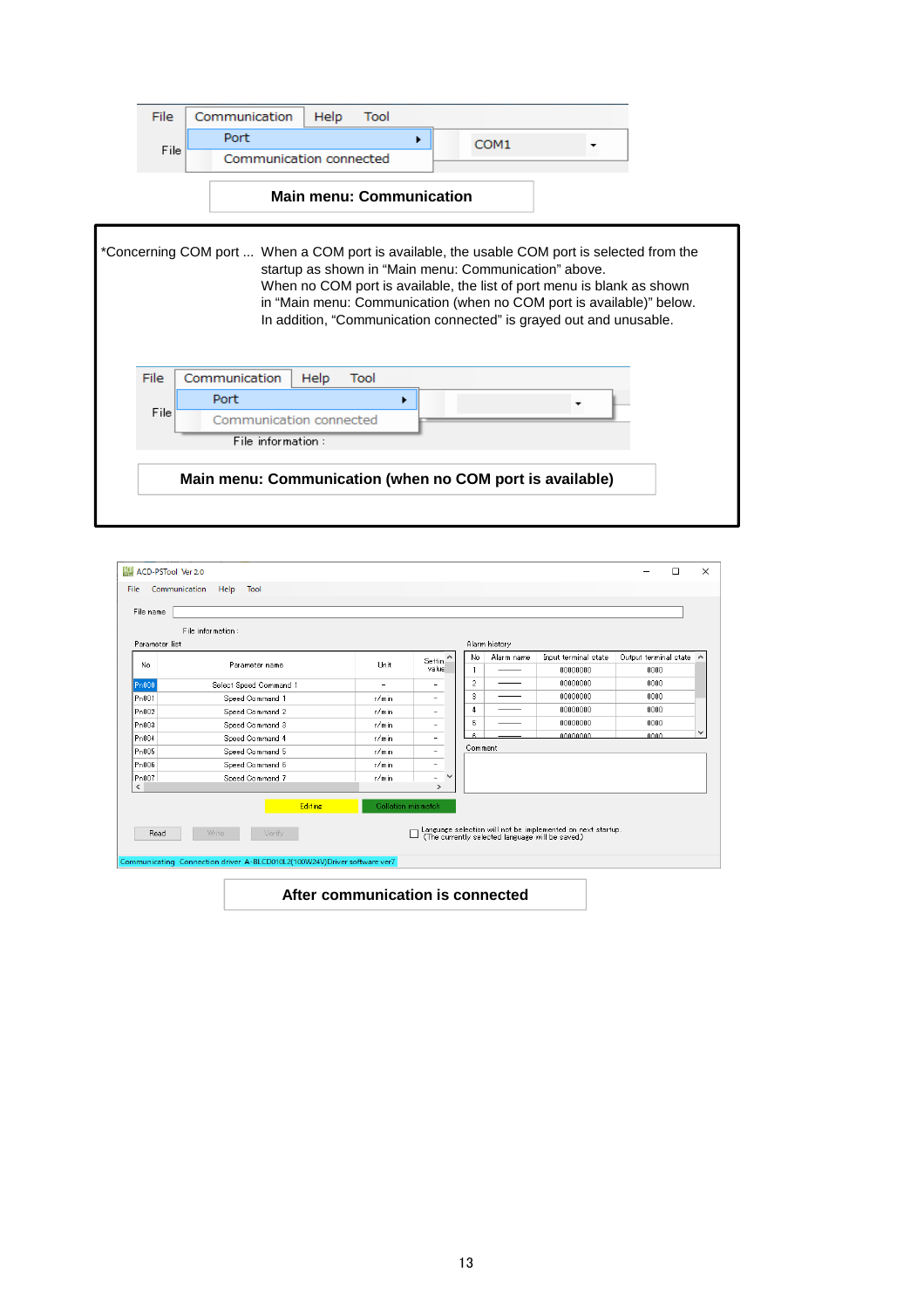| - Communication error<br>If the connection fails, communication error dialog appears.                                                                                                                                                                                            |
|----------------------------------------------------------------------------------------------------------------------------------------------------------------------------------------------------------------------------------------------------------------------------------|
| Clicking "OK" or the X button on the dialog returns the screen to the main screen.                                                                                                                                                                                               |
| Communication error                                                                                                                                                                                                                                                              |
| Communication was disconnected.<br>ОК                                                                                                                                                                                                                                            |
| <b>Communication error dialog</b>                                                                                                                                                                                                                                                |
| If communication error occurs although the driver is connected, communication<br>may be unsuccessful. Check if:                                                                                                                                                                  |
| - the driver is powered ON.<br>- communication harness is not loosened.<br>- port is selected correctly.                                                                                                                                                                         |
| -About ACD-PSTool Version Error 2<br>This error occurs if ACD-PSTool is connected to the driver of software version<br>not supported by it.<br>Please update ACD-PSTool to the latest version.<br>Click of "OK" or X button on the dialog returns the screen to the main screen. |
| <b>ACD-PSTool Version Error 2</b>                                                                                                                                                                                                                                                |
| The ACD-PSTool version does not support<br>the driver software version connected.<br>Please obtain the latest ACD-PSTool.<br>ОК                                                                                                                                                  |
| <b>ACD-PSTool Version Error 2 dialog</b>                                                                                                                                                                                                                                         |
|                                                                                                                                                                                                                                                                                  |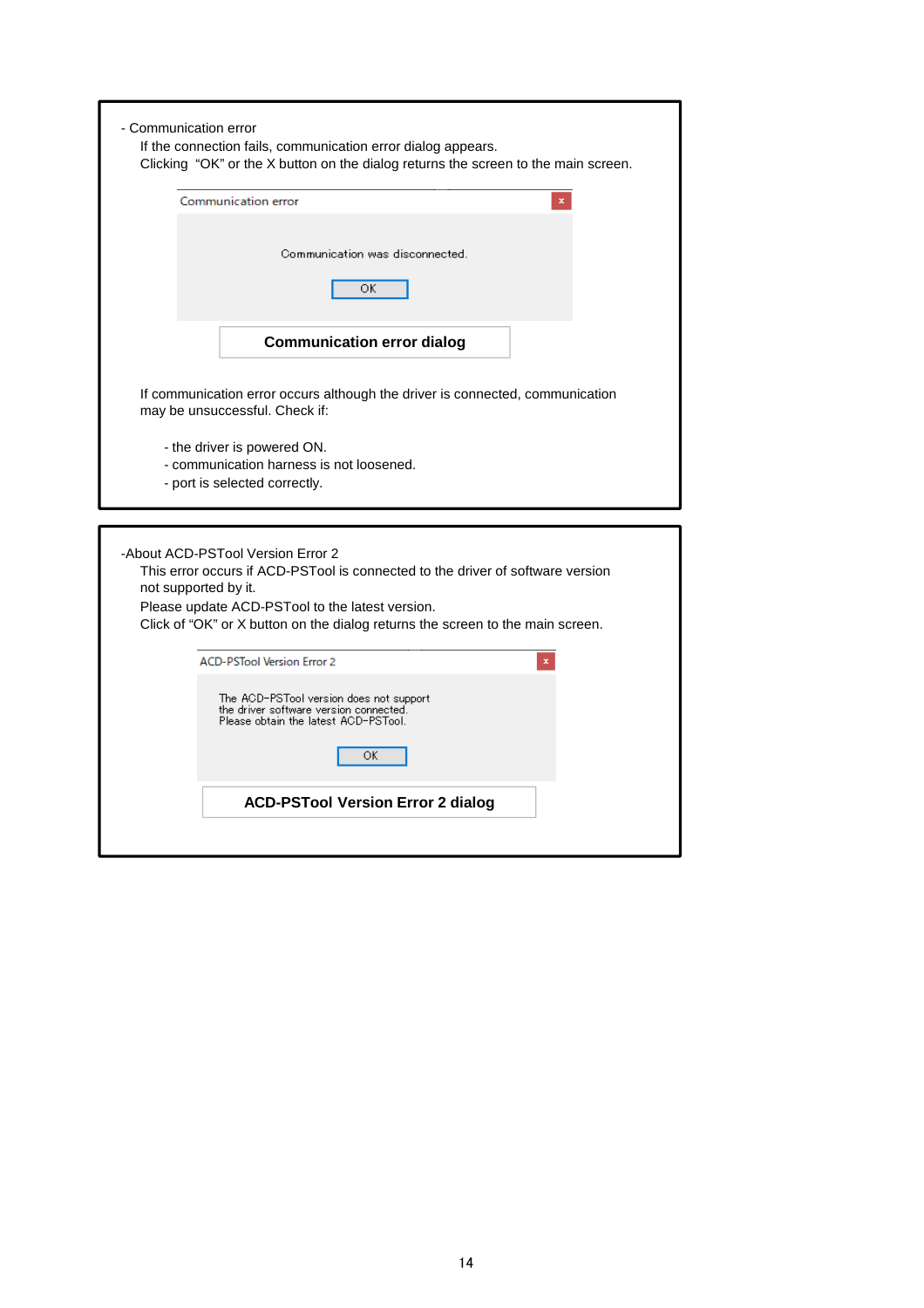| - Regarding Software Version Error 2<br>This error occurs when a driver with a software version older than the<br>parameter file version is connected while the parameter file is being read.<br>Please connect a driver with a later software version than the parameter file<br>version. |
|--------------------------------------------------------------------------------------------------------------------------------------------------------------------------------------------------------------------------------------------------------------------------------------------|
| Click of "OK" or X button on the dialog returns the screen to the main screen.                                                                                                                                                                                                             |
| Software Version Error 2<br>×                                                                                                                                                                                                                                                              |
| Connection failed because the driver software version is<br>older than the parameter file version.                                                                                                                                                                                         |
| ОK                                                                                                                                                                                                                                                                                         |
| Software Version Error 2 dialog                                                                                                                                                                                                                                                            |

#### **(2) Load parameter values of driver into setting values.**

Load the parameter values of the driver into ACD-PSTool. Clicking the "Read" button on the main window enables loading of parameter values from the driver. After the completion of loading, the "Loading completed dialog" appears. Clicking "OK" or X button returns the screen to the main screen and shows the parameter values of the driver under the Setting value.

| Loading completed |                                 | × |
|-------------------|---------------------------------|---|
|                   | Loading was completed.          |   |
|                   | ОK                              |   |
|                   |                                 |   |
|                   | <b>Loading completed dialog</b> |   |

|                    | ACD-PSTool Ver 2.0                                                       |                          |         |                                 |              |                   |               |                                                                                                                 | $\Box$                | $\times$              |
|--------------------|--------------------------------------------------------------------------|--------------------------|---------|---------------------------------|--------------|-------------------|---------------|-----------------------------------------------------------------------------------------------------------------|-----------------------|-----------------------|
|                    |                                                                          |                          |         |                                 |              |                   |               |                                                                                                                 |                       |                       |
| File               | Communication<br>Help Tool                                               |                          |         |                                 |              |                   |               |                                                                                                                 |                       |                       |
| File name          |                                                                          |                          |         |                                 |              |                   |               |                                                                                                                 |                       |                       |
|                    | File information:                                                        |                          |         |                                 |              |                   |               |                                                                                                                 |                       |                       |
| Parameter list     |                                                                          |                          |         |                                 |              |                   | Alarm history |                                                                                                                 |                       |                       |
|                    |                                                                          |                          | Setting | Minimum                         |              | No.               | Alarm name    | Input terminal state                                                                                            | Output terminal state | $\boldsymbol{\wedge}$ |
| No                 | Parameter name                                                           | Unit                     | value   | value                           |              |                   | Sensor error  | 00000000                                                                                                        | 0001                  |                       |
| Pn000              | Select Speed Command                                                     | $\overline{\phantom{a}}$ |         |                                 |              | $\overline{2}$    |               | nnnnnnn                                                                                                         | 0000                  |                       |
| Pn001              | Speed Command 1                                                          | r/min                    | 2500    | 100                             |              | $\scriptstyle{3}$ |               | 00000000                                                                                                        | 0000                  |                       |
| Pn002              | Speed Command 2                                                          | r/min                    | 2500    | 100                             |              | 4                 |               | 00000000                                                                                                        | 0000                  |                       |
| Pn003              | Speed Command 3                                                          | r/min                    | 2500    | 100                             |              | 5                 |               | 00000000                                                                                                        | 0000                  |                       |
| Pn004              | Speed Command 4                                                          | r/min                    | 2500    | 100                             |              | e                 |               | nnnnnnnn                                                                                                        | 0000                  | $\checkmark$          |
| Pn005              | Speed Command 5                                                          | r/min                    | 2500    | 100                             |              | Comment           |               |                                                                                                                 |                       |                       |
| Pn006              | Speed Command 6                                                          | r/min                    | 2500    | 100                             |              |                   |               |                                                                                                                 |                       |                       |
| Pn007<br>$\langle$ | Speed Command 7                                                          | r/min                    | 2500    | 100<br>$\overline{\phantom{a}}$ | $\checkmark$ |                   |               |                                                                                                                 |                       |                       |
|                    |                                                                          |                          |         |                                 |              |                   |               |                                                                                                                 |                       |                       |
|                    |                                                                          | <b>Editing</b>           |         | Collation mismatch              |              |                   |               |                                                                                                                 |                       |                       |
|                    |                                                                          |                          |         |                                 |              |                   |               |                                                                                                                 |                       |                       |
| Read               | Write<br>Verify                                                          |                          |         |                                 |              |                   |               | Language selection will not be implemented on next startup.<br>(The currently selected language will be saved.) |                       |                       |
|                    |                                                                          |                          |         |                                 |              |                   |               |                                                                                                                 |                       |                       |
|                    | Communicating Connection driver A-BLCD010L2(100W24V)Driver software ver7 |                          |         |                                 |              |                   |               |                                                                                                                 |                       |                       |

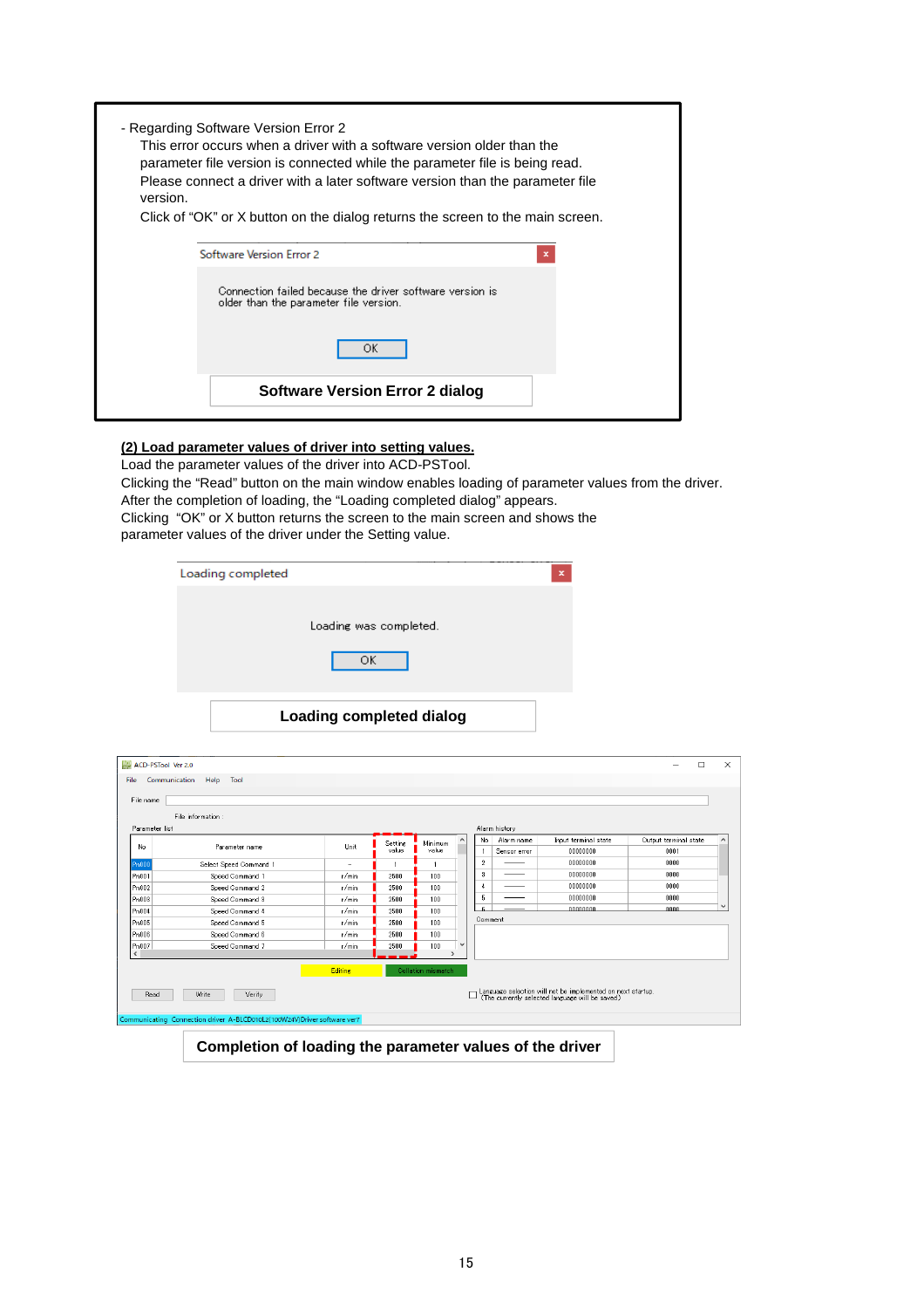#### **(3) Edit the setting values.**

For this specific example, we will Edit Pn000 and Pn005.

Edited cells will be indicated by the color yellow. (As shown below) The cells for the setting values become active upon clicking on them, which allows you to change the values.

The cell color returns to original color upon writing of new setting values into the driver or upon loading of the

|                          | ACD-PSTool Ver 2.0                                                       |                |                         |                          |              |                  |               |                                                                                                                | $\Box$                | $\times$     |  |
|--------------------------|--------------------------------------------------------------------------|----------------|-------------------------|--------------------------|--------------|------------------|---------------|----------------------------------------------------------------------------------------------------------------|-----------------------|--------------|--|
| File                     | Help<br>Tool<br>Communication                                            |                |                         |                          |              |                  |               |                                                                                                                |                       |              |  |
| File name                |                                                                          |                |                         |                          |              |                  |               |                                                                                                                |                       |              |  |
|                          |                                                                          |                |                         |                          |              |                  |               |                                                                                                                |                       |              |  |
|                          | File information:                                                        |                |                         |                          |              |                  |               |                                                                                                                |                       |              |  |
| Parameter list           |                                                                          |                |                         |                          |              |                  | Alarm history |                                                                                                                |                       |              |  |
| No                       | Parameter name                                                           | Unit           | Setting                 | Minimum                  | $\wedge$     | No               | Alarm name    | Input terminal state                                                                                           | Output terminal state |              |  |
|                          |                                                                          |                | value                   | value                    |              |                  | Sensor error  | 00000000                                                                                                       | 0001                  |              |  |
| Pn000                    | Select Speed Command 1                                                   | ٠              | $\overline{\mathbf{3}}$ |                          |              | $\overline{2}$   |               | 00000000                                                                                                       | 0000                  |              |  |
| Pn001                    | Speed Command 1                                                          | r/min          | 2500                    | 100                      |              | 3                |               | 00000000                                                                                                       | 0000                  |              |  |
| Pn002                    | Speed Command 2                                                          | r/min          | 2500                    | 100                      |              | $\boldsymbol{4}$ |               | 00000000                                                                                                       | 0000                  |              |  |
| Pn003                    | Speed Command 3                                                          | r/min          | 2500                    | 100                      |              | 5                |               | 00000000                                                                                                       | 0000                  | $\checkmark$ |  |
| Pn004                    | Speed Command 4                                                          | r/min          | 2500                    | 100                      |              | ×.               |               | 00000000                                                                                                       | 0000                  |              |  |
| Pn005                    | Speed Command 5                                                          | r/min          | 500                     | 100                      |              | Comment          |               |                                                                                                                |                       |              |  |
| Pn006                    | Speed Command 6                                                          | r/min          | 2500                    | 100                      |              |                  |               |                                                                                                                |                       |              |  |
| Pn007                    | Speed Command 7                                                          | r/min          | 2500                    | 100                      | $\checkmark$ |                  |               |                                                                                                                |                       |              |  |
| $\overline{\phantom{a}}$ |                                                                          |                |                         | $\overline{\phantom{a}}$ |              |                  |               |                                                                                                                |                       |              |  |
|                          |                                                                          | <b>Editing</b> |                         | Collation mismatch       |              |                  |               |                                                                                                                |                       |              |  |
|                          |                                                                          |                |                         |                          |              |                  |               |                                                                                                                |                       |              |  |
| Read                     | Write<br>Verify                                                          |                |                         |                          |              |                  |               | Language selection will not be implemented on next startup.<br>(The currently selected language will be saved) |                       |              |  |
|                          |                                                                          |                |                         |                          |              |                  |               |                                                                                                                |                       |              |  |
|                          | Communicating Connection driver A-BLCD010L2(100W24V)Driver software ver7 |                |                         |                          |              |                  |               |                                                                                                                |                       |              |  |
|                          |                                                                          |                |                         |                          |              |                  |               |                                                                                                                |                       |              |  |
|                          |                                                                          |                |                         |                          |              |                  |               |                                                                                                                |                       |              |  |

**Editing the setting values**

| -Regarding Setting Value Error 1<br>This error occurs when you enter a value outside the setting range.<br>Click of "OK" or X button on the dialog returns the screen to the main screen,<br>and the value returns back to the original value. |
|------------------------------------------------------------------------------------------------------------------------------------------------------------------------------------------------------------------------------------------------|
| Setting value error1<br>×                                                                                                                                                                                                                      |
| A value outside the setting range was input.<br>ОК                                                                                                                                                                                             |
| Setting Value Error 1 dialog                                                                                                                                                                                                                   |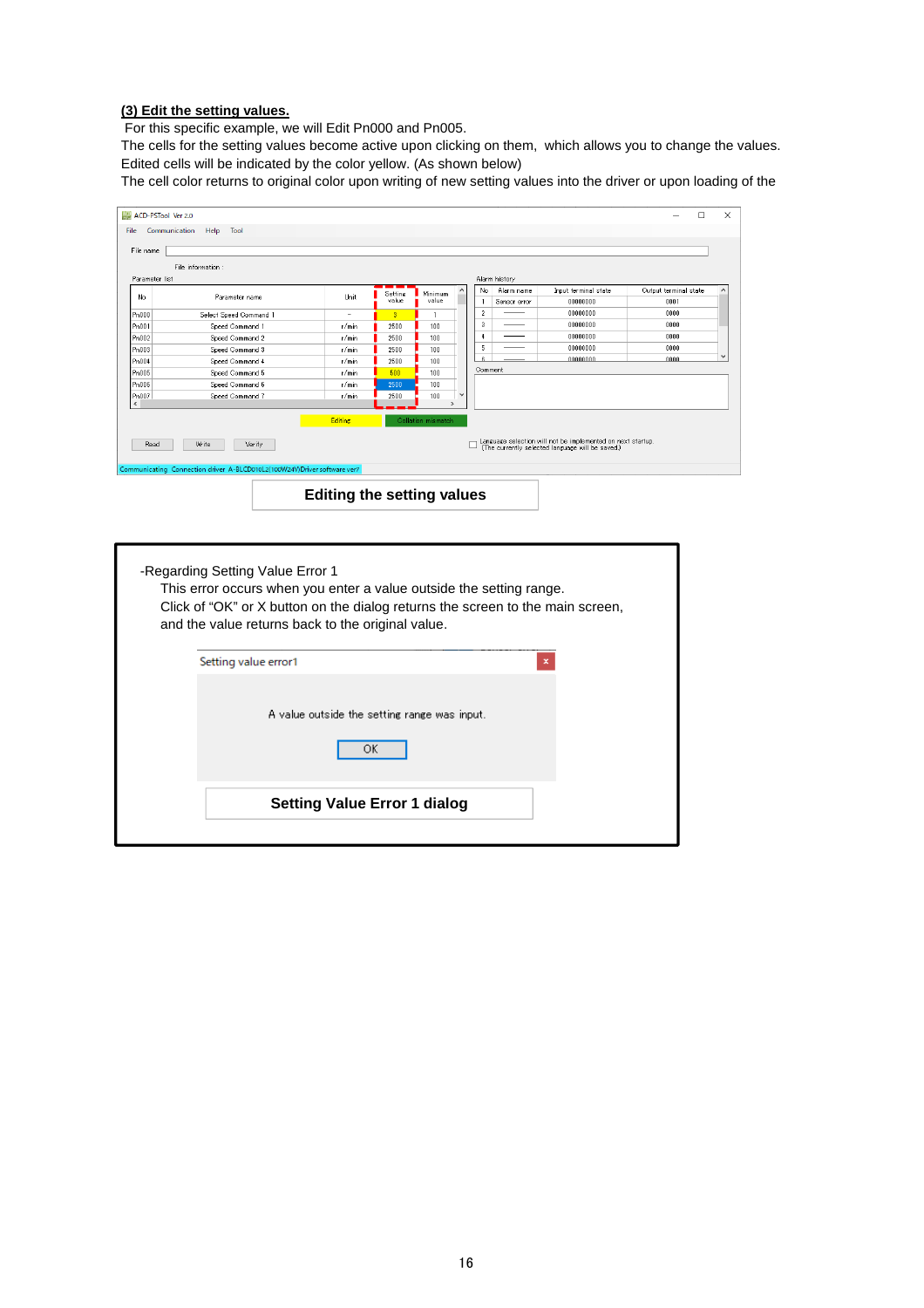| cannot set. | -Regarding Setting Value Error 3<br>This error occurs when you enter a value that the communicating driver<br>Click of "OK" or X button on the dialog returns the screen to the main screen,<br>and the value returns back to the original value. |  |
|-------------|---------------------------------------------------------------------------------------------------------------------------------------------------------------------------------------------------------------------------------------------------|--|
|             | Setting value error3<br>x                                                                                                                                                                                                                         |  |
|             | This value cannot be set for this driver.<br>ОK                                                                                                                                                                                                   |  |
|             | <b>Setting Value Error 3 dialog</b>                                                                                                                                                                                                               |  |

#### **(4) Write the setting values into driver.**

Clicking the "Write" button makes "Check writing start dialog" appear.

Clicking "OK" button starts writing.

If the X button or "Cancel" button is clicked, the process is cancelled and you will be brought back to the main screen.

| Check writing               | × |
|-----------------------------|---|
| Writing a parameter starts. |   |
| OK.<br>Cancel               |   |
| <b>Check writing dialog</b> |   |

After the completion of writing, the cell color returns to the original color as described above.

This completes the parameter setting process of the driver.

#### 4-2. Saving parameter files

#### **(1) Regarding parameter files**

Parameter files are defined as files that contains the below information.

- Parameter information (Number, parameter name, unit, setting value,
- minimum value and maximum value)
- Alarm history (of only CSV files)
- Comment
- Type of driver, capacity, voltage and software version

The information can be saved by either format of bin or csv.

Contents in the bin format cannot be viewed but can be opened by "Open file" described later. Contents in the csv format can be viewed but cannot be opened by "Open file."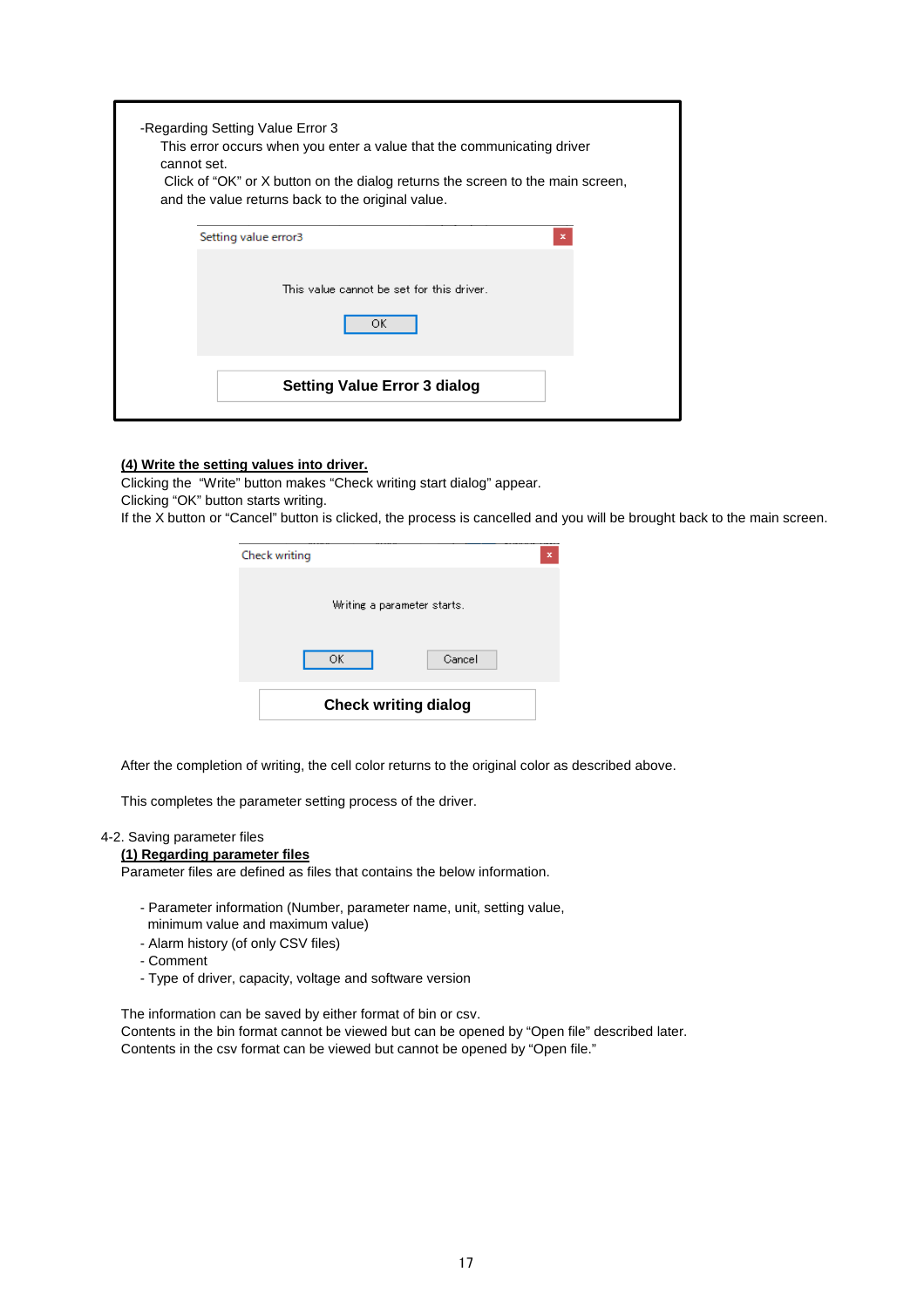| $\cal A$        | A                 | B                                                    | $\circ$          | D              | F             | F             |
|-----------------|-------------------|------------------------------------------------------|------------------|----------------|---------------|---------------|
| $\mathbf{1}$    | ACD-PSTool        |                                                      |                  |                |               |               |
| $\overline{2}$  |                   |                                                      |                  |                |               |               |
| 3               | Parameter list    |                                                      |                  |                |               |               |
| 4               | No.               | Parameter name                                       | Unit             | Setting value  | Minimum value | Maximum value |
| 5               | Pn000             | Select Speed Command 1                               | -                | 1              | 1             | 5             |
| 6               | Pn001             | Speed Command 1                                      | r/min            | 2500           | 100           | 3000          |
| 7               | Pn002             | Speed Command 2                                      | r/min            | 2500           | 100           | 3000          |
| 8               | Pn003             | Speed Command 3                                      | r/min            | 2500           | 100           | 3000          |
| 9               | Pn004             | Speed Command 4                                      | r/min            | 2500           | 100           | 3000          |
| 10              | Pn005             | Speed Command 5                                      | r/min            | 2500           | 100           | 3000          |
| 11              | Pn006             | Speed Command 6                                      | r/min            | 2500           | 100           | 3000          |
| 12 <sup>2</sup> | Pn007             | Speed Command 7                                      | r/min            | 2500           | 100           | 3000          |
| 13              | Pn008             | Speed Command 8                                      | r/min            | 2500           | 100           | 3000          |
| 14              | Pn020             | Select Acceleration/Deceleration Time 1              | ä,               | 1              | 1             | 2             |
| 15              | Pn021             | Acceleration Time 1                                  | s.               | 0.1            | $\circ$       | 5             |
|                 | 16 Pn022          | Deceleration Time 1                                  | s                | 0.1            | $\Omega$      | 5             |
| 17              | Pn023             | Acceleration Time 2                                  | s                | 0.1            | $\theta$      | 5             |
| 18              | Pn024             | Deceleration Time 2                                  | ×.               | 0.1            | $\Omega$      | 5             |
| 19              | Pn025             | Acceleration/Deceleration Time Reference Speed       | r/min            | 2500           | 1000          | 5000          |
| 20              | Pn030             | Select Torque Limit Value 1                          |                  | 2              | 1             | З             |
| 21              | Pn031             | Torque Limit Value 1                                 | %                | 150            | $\theta$      | 200           |
| $^{22}$         | Pn032             | Torque Limit Value 2                                 | %                | 150            | $\Omega$      | 200           |
| 23              | Pn033             | Torque Limit Value 3                                 | %                | 150            | $\circ$       | 200           |
| 24              | Pn034             | Torque Limit Value 4                                 | %                | 150            | $\Omega$      | 200           |
| 25              | Pn040             | Built-in Trimmer 1/PWM speed command reference speed | r/min            | 3000           | 100           | 5000          |
| 26              | Pn041             | Set frequency for pulse frequency speed command      | $\times$ 10Hz    | 2500           | 1             | 9999          |
| 27              | Pn042             | Reference speed for pulse frequency speed command    | r/min            | 2500           | 1             | 5000          |
| 28              | Pn043             | PWM Speed Command Frequency                          | Hz               | 1000           | 10            | 100000        |
| 29              | Pn050             | External analog input level                          | ä,               | 2              | 1             | 2             |
| 30              | P <sub>n051</sub> | Analog input gain                                    | r/min(or %)/V    | 0.6            | $-9.99$       | 9.99          |
| 31              | P <sub>n052</sub> | Analog input offset                                  | r/min(or %)      | $\circ$        | 0             | 9999          |
| 32 <sub>2</sub> | Pn060             | Select analog output                                 |                  | 1              | 1             | З             |
| 33              | Pn061             | Analog output gain                                   | V/(r/min(or 96)) | 1              | $-9.99$       | 9.99          |
| 34              | P <sub>n062</sub> | Analog output offset                                 | v                | 0              | 0             | 5             |
| 35              | Pn100             | Select I1 multifunction feature                      |                  | 1              | 1             | 12            |
| 36              | Pn101             | Select 12 multifunction feature                      |                  | $\overline{2}$ | 1             | 12            |
|                 | 27 Pot00          | Relent 19 multifunction festure                      |                  | $\circ$        | п.            | 12            |
|                 |                   | Parameter files of csv format (a part)               |                  |                |               |               |

#### **(2) How to save the parameter files**

Clicking "File"  $\rightarrow$  "Save file" starts the save file dialog. Select a save format (csv or bin), and save the file at an optional place.

|  | File   Communication Help Tool<br>Open file |             |  |  |
|--|---------------------------------------------|-------------|--|--|
|  | Save file<br><b>Fnd</b>                     | formation : |  |  |
|  | Main menu: File                             |             |  |  |

Setting files can only be save if there are setting values assigned and displayed. This includes:

- When parameter values of the driver is loaded after the driver is connected for communication
- When the parameter file is opened

Unless either one of the above conditions are met, the "Save file" button will be grayed out and will not be available.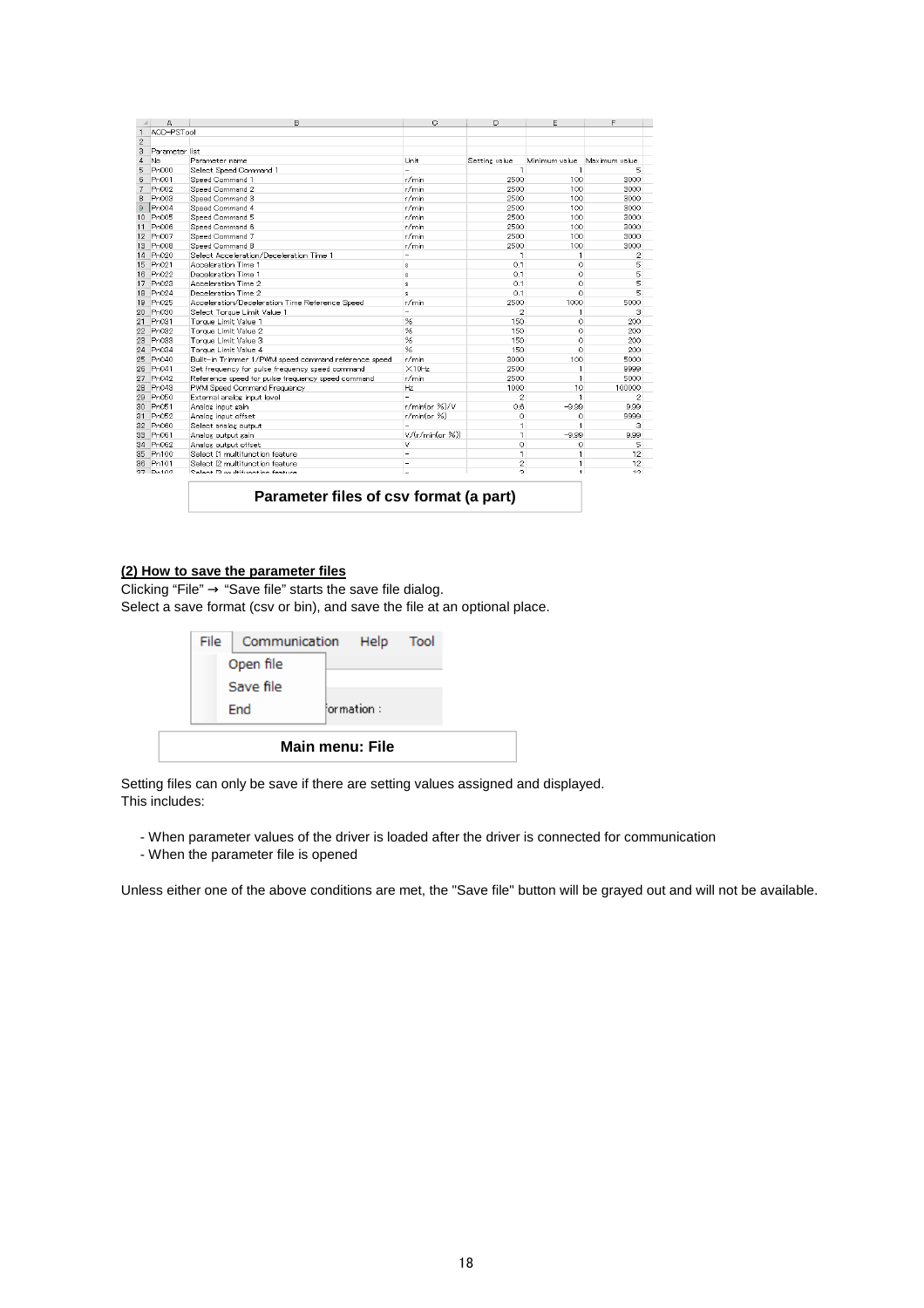#### 4-3. Opening parameter files

#### **(1) How to open the parameter files**

This section describes how to open the saved parameter files.

Click "File" → "Open file."

The "open file dialog" starts up. Select and open your saved the parameter bin file.

| File | Communication Help Tool |             |  |
|------|-------------------------|-------------|--|
|      | Open file               |             |  |
|      | Save file               |             |  |
|      | <b>End</b>              | formation : |  |
|      |                         |             |  |
|      | <b>Main menu: File</b>  |             |  |

Settings of the parameters, comments and other information saved in the parameter files are displayed on ACD-PSTool.

The displayed setting values can be written into the driver.

| - Regarding parameter file error<br>The error occurs when files other than the parameter files are opened.<br>Please open parameter files created and saved via "Save file" of ACD-PSTool. |   |
|--------------------------------------------------------------------------------------------------------------------------------------------------------------------------------------------|---|
| Clicking "OK" or the X button on the dialog returns the screen to the main screen.<br>Parameter file error                                                                                 | × |
| The file to be loaded is not one prepared with ACD-PSTool.                                                                                                                                 |   |
| ОК                                                                                                                                                                                         |   |
| Parameter file error dialog                                                                                                                                                                |   |

| - Regarding ACD-PSTool Version Error 1<br>This error occurs when the version of the loaded parameter file isn't<br>supported by ACD-PSTool.<br>Please update ACD-PSTool to the latest version.<br>Clicking "OK" or the X button returns the screen to the main screen. |
|------------------------------------------------------------------------------------------------------------------------------------------------------------------------------------------------------------------------------------------------------------------------|
| <b>ACD-PSTool Version Error 1</b><br>×                                                                                                                                                                                                                                 |
| The ACD-PSTool version does not support the parameter file version.<br>Please obtain the latest ACD-PSTool.                                                                                                                                                            |
| ОК                                                                                                                                                                                                                                                                     |
| <b>ACD-PSTool Version Error 1 dialog</b>                                                                                                                                                                                                                               |
|                                                                                                                                                                                                                                                                        |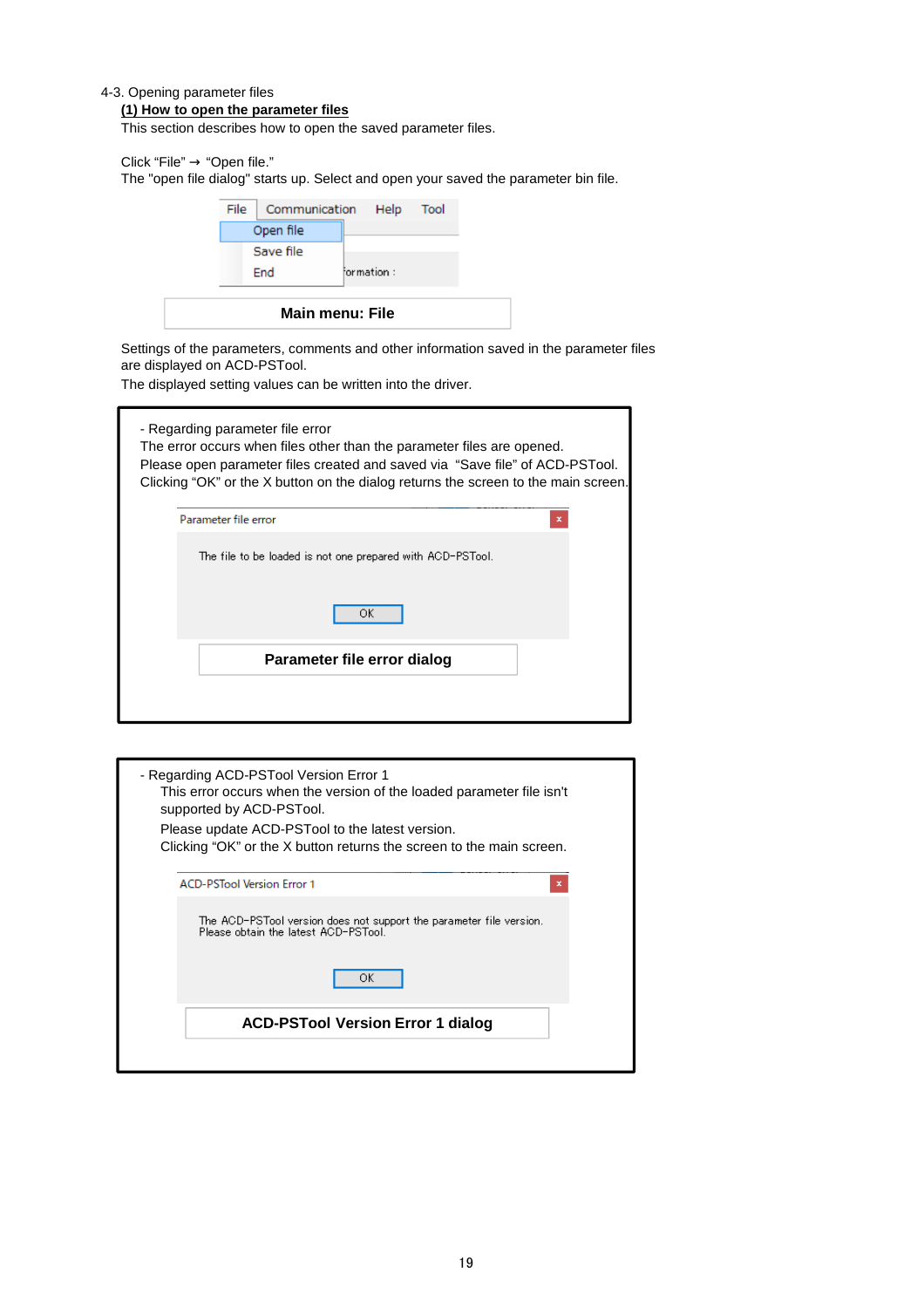| - Regarding Software Version Error 1<br>This error occurs when opening a parameter file with a newer version than<br>the driver software version.<br>Use a parameter file that is earlier than the software version of the driver |
|-----------------------------------------------------------------------------------------------------------------------------------------------------------------------------------------------------------------------------------|
| that is communicating.<br>Click "OK" or $\times$ button in the dialog to return to the main screen.<br>Software Version Error 1<br>x                                                                                              |
| Opening the parameter file failed because the driver<br>software version is older than the parameter file version.<br>ΟK                                                                                                          |
| Software Version Error 1 dialog                                                                                                                                                                                                   |

| - Regarding Parameter File Open Error.<br>This error occurs when opening a parameter file that is older than<br>the driver software version. After opening the parameter file,<br>communicate with the driver.<br>Click "OK" or X button in the dialog to return to the main screen. |  |
|--------------------------------------------------------------------------------------------------------------------------------------------------------------------------------------------------------------------------------------------------------------------------------------|--|
| Parameter File Open Error                                                                                                                                                                                                                                                            |  |
| The software version of the communicating driver and<br>the parameter file version are different. After reading<br>the parameter file, connect to the driver.<br>ОК                                                                                                                  |  |
| Parameter File Open Error dialog                                                                                                                                                                                                                                                     |  |

|           | Parameter list         |                          |                  |                  |                    |              | No.            | Alarm history<br>Alarm name | Input terminal state | Output terminal state |
|-----------|------------------------|--------------------------|------------------|------------------|--------------------|--------------|----------------|-----------------------------|----------------------|-----------------------|
| No.       | Parameter name         | Unit                     | Setting<br>value | Minimum<br>value | Maximum<br>value   |              |                | Sensor error                | 00000000             | 0001                  |
| Pn000     | Select Speed Command 1 | $\overline{\phantom{a}}$ |                  |                  | 5.                 |              | $\overline{2}$ |                             | 00000000             | 0000                  |
| Pn001     | Speed Command 1        | r/min                    | 2500             | 100              | 3000               |              | 3              |                             | 00000000             | 0000                  |
| Pn002     | Speed Command 2        | r/min                    | 2500             | 100              | 3000               |              |                |                             | 00000000             | 0000                  |
| Pn003     | Speed Command 3        | r/min                    | 2500             | 100              | 3000               |              | 5              |                             | 00000000             | 0000                  |
| Pn004     | Speed Command 4        | r/min                    | 2500             | 100              | 3000               |              |                |                             | 00000000             | nnnn                  |
| Pn005     | Speed Command 5        | r/min                    | 2500             | 100              | 3000               |              | Comment        |                             |                      |                       |
| Pn006     | Speed Command 6        | r/min                    | 2500             | 100              | 3000               |              |                |                             |                      |                       |
| Pn007     | Speed Command 7        | r/min                    | 2500             | 100              | 3000               | $\checkmark$ |                |                             |                      |                       |
| $\langle$ |                        |                          |                  |                  | $\rightarrow$      |              |                |                             |                      |                       |
|           |                        |                          | <b>Editing</b>   |                  | Collation mismatch |              |                |                             |                      |                       |

**Main window after opening parameter file**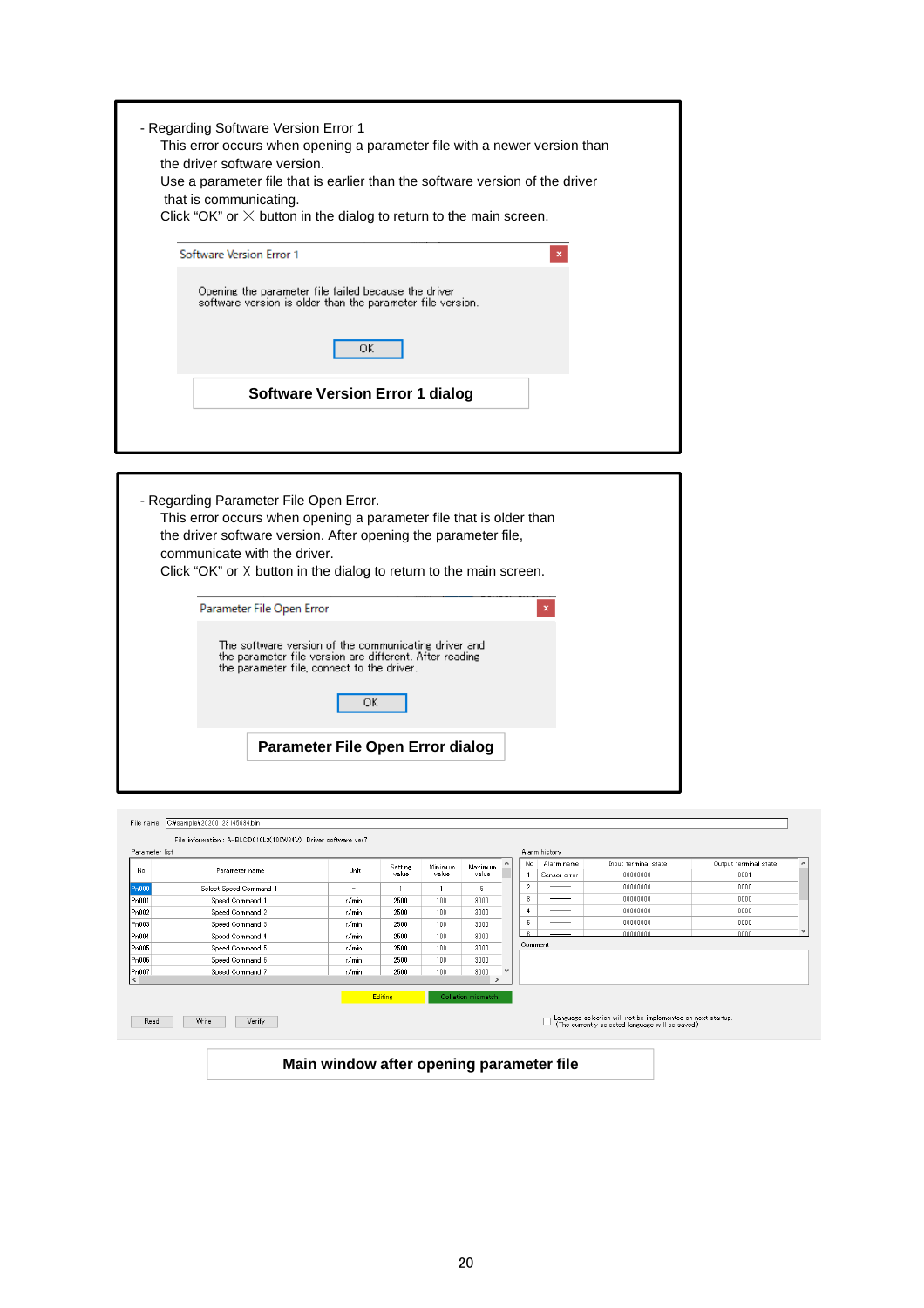#### **(2) Loading parameters after opening a parameter file**

When the driver is connected and parameters are loaded after a parameter file is opened, the setting values will be changed to the driver's values. The information shown at "File Name" and "File information" is deleted.

| Parameter list                                                                                               | File information: A-BLCD010L2(100W24V) Driver software ver7 |                          |                  |                  |                       | Alarm history                                     |                                                                                                                |                               |
|--------------------------------------------------------------------------------------------------------------|-------------------------------------------------------------|--------------------------|------------------|------------------|-----------------------|---------------------------------------------------|----------------------------------------------------------------------------------------------------------------|-------------------------------|
| No.                                                                                                          | Parameter name                                              | <b>Ilhit</b>             | Setting          | Minimum          | Maximum               | No<br>Alarm name                                  | Input terminal state                                                                                           | Output terminal state         |
|                                                                                                              |                                                             |                          | value            | value            | value                 | Sensor error                                      | 00000000                                                                                                       | 0001                          |
| Pn000                                                                                                        | Select Speed Command 1                                      | $\sim$                   | $\overline{1}$   | $\mathbf{1}$     | 5                     | $\overline{2}$                                    | 00000000                                                                                                       | 0000                          |
| Pn001                                                                                                        | Speed Command 1                                             | r/min                    | 2500             | 100              | 3000                  | $\mathbf{3}$                                      | 00000000                                                                                                       | 0000                          |
| Pn002                                                                                                        | Speed Command 2                                             | $r/m$ in                 | 2500             | 100              | 3000                  | $\ddot{\phantom{1}}$                              | 00000000                                                                                                       | 0000                          |
| Pn003                                                                                                        | Speed Command 3                                             | r/min                    | 2500             | 100              | 3000                  | 5                                                 | 00000000                                                                                                       | 0000                          |
| Pn004                                                                                                        | Speed Command 4                                             | r/mm                     | 2500             | 100              | 3000                  |                                                   | 00000000                                                                                                       | 0000                          |
| Pn005                                                                                                        | Speed Command 5                                             | r/min                    | 2500             | 100              | 3000                  | Comment                                           |                                                                                                                |                               |
| Pn006                                                                                                        | Speed Command 6                                             | r/min                    | 2500             | 100              | 3000                  |                                                   |                                                                                                                |                               |
| Pn007                                                                                                        | Speed Command 7                                             | r/min                    | 2500             | 100              | 3000<br>$\rightarrow$ |                                                   |                                                                                                                |                               |
|                                                                                                              | Write<br>Verify                                             |                          |                  |                  |                       | $\Box$                                            | Language selection will not be implemented on next startup.<br>(The currently selected language will be saved) |                               |
|                                                                                                              |                                                             |                          |                  |                  | Click "Read" button   |                                                   |                                                                                                                |                               |
|                                                                                                              | File information:                                           |                          |                  |                  |                       | Alarm history                                     |                                                                                                                |                               |
|                                                                                                              | Parameter name                                              | Unit                     | Setting<br>value | Minimum<br>value | Maximum<br>value      | No.<br>Alarm name<br>$\mathbf{1}$<br>Sensor error | Input terminal state<br>00000000                                                                               | Output terminal state<br>0001 |
|                                                                                                              | Select Speed Command 1                                      | $\overline{\phantom{a}}$ | $\mathbf{1}$     | $\mathbf{1}$     | -5                    | $\overline{2}$                                    | 00000000                                                                                                       | 0000                          |
|                                                                                                              | Speed Command 1                                             | r/min                    | 2500             | 100              | 3000                  | 3                                                 | 00000000                                                                                                       | 0000                          |
|                                                                                                              | Speed Command 2                                             | r/min                    | 2500             | 100              | 3000                  | $\ddot{ }$                                        | 00000000                                                                                                       | 0000                          |
|                                                                                                              | Speed Command 3                                             | r/min                    | 2500             | 100              | 3000                  | 5                                                 | 00000000                                                                                                       | 0000                          |
|                                                                                                              | Speed Command 4                                             | r/min                    | 2500             | 100              | 3000                  |                                                   | nnnnnnn                                                                                                        | مممم                          |
| Read<br>File name<br>Parameter list<br>No<br>Pn000<br>Pn001<br>Pn002<br>P <sub>n</sub> 003<br>Pn004<br>Pn005 | Speed Command 5                                             | r/min                    | 2500             | 100 <sub>1</sub> | 3000                  | Comment                                           |                                                                                                                |                               |
| Pn006                                                                                                        | Speed Command 6                                             | r/min                    | 2500             | 100              | 3000                  |                                                   |                                                                                                                |                               |
|                                                                                                              | Speed Command 7                                             | r/min                    | 2500             | 100              | 3000                  |                                                   |                                                                                                                |                               |
| Pn007                                                                                                        |                                                             |                          |                  |                  | $\rightarrow$         |                                                   |                                                                                                                |                               |

If the version of the open parameter file is different from the version of the driver software, "Parameter Read warning dialog" appear when reading.When you click "OK", the display is updated to the parameter list corresponding to the software version of the connected driver, and the settings are read.

Click the "Cancel" or ☓ button in the dialog to return to the main screen without loading the screen.

| Parameter Read Warning                                                                                                                              |  |
|-----------------------------------------------------------------------------------------------------------------------------------------------------|--|
| The display changes to the parameter list corresponding to<br>the software version of the driver that is communicating.<br>Do you want to continue? |  |
| ΟK<br>Cancel                                                                                                                                        |  |
| <b>Parameter Read Warning dialog</b>                                                                                                                |  |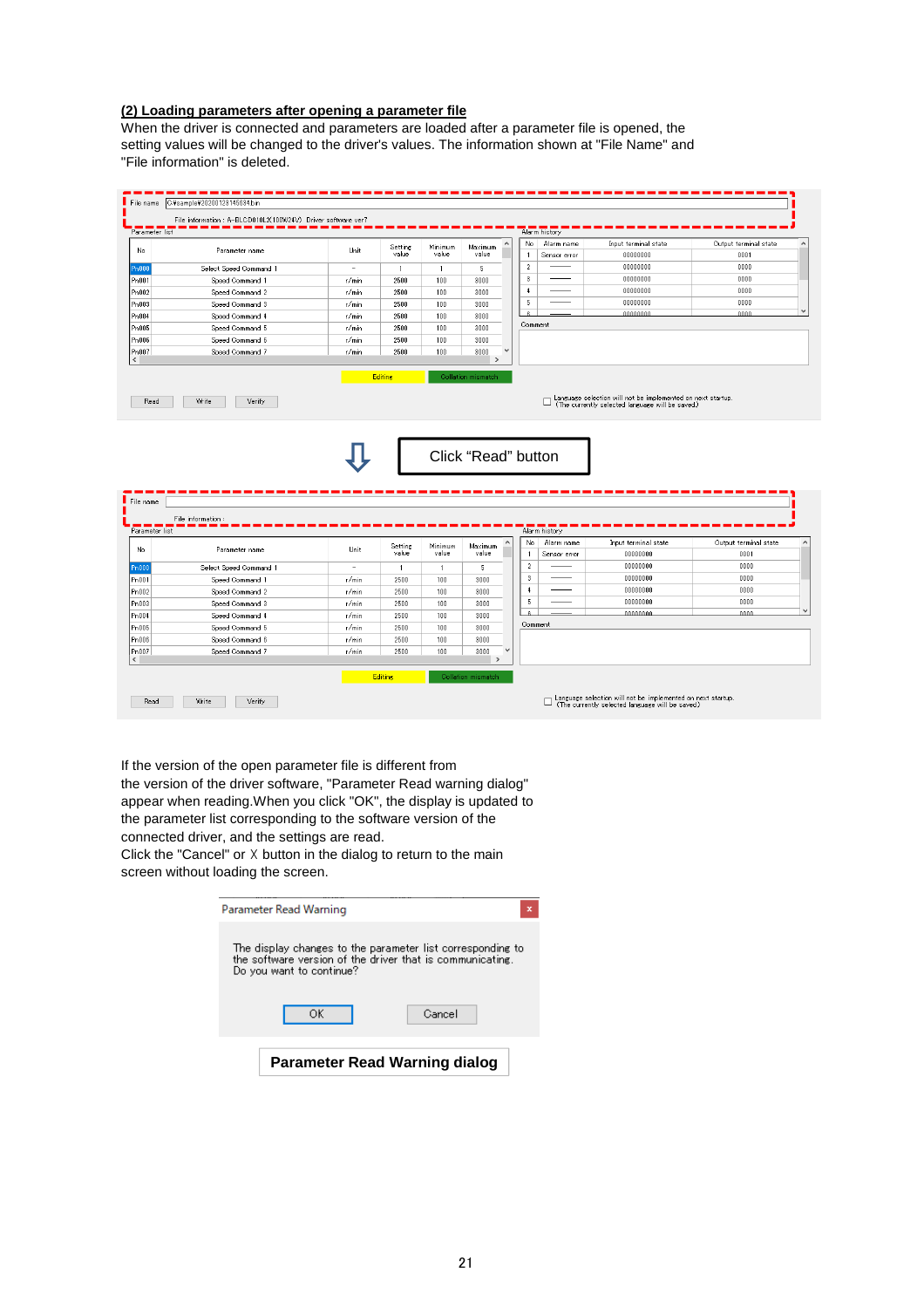(3)Writing parameters after opening a parameter file Note that if the software version of the parameter file and the software version of the driver being communicated with are different, the added or deleted parameters will not reflect the changes.

| Note                                                                                                           |  |
|----------------------------------------------------------------------------------------------------------------|--|
| The parameter file version and driver software version are<br>different. The added parameters are not changed. |  |
|                                                                                                                |  |

This warning occurs when the voltage or capacity of the parameter file and the driver are different. Clicking "OK" button starts writing. If the X button or "Cancel" button is clicked, the process is cancelled and you will be brought back to the main screen.

| Voltage / Capacity Mismatch Warning                                              | ×                                          |
|----------------------------------------------------------------------------------|--------------------------------------------|
| Power supply voltage or motor capacity is<br>different. Do you want to continue? |                                            |
| ОК                                                                               | Cancel                                     |
|                                                                                  | Voltage / Capacity Mismatch Warning dialog |

| -Regarding Setting Value Error 2<br>This error occurs when trying to write a value that cannot be set<br>to the driver.<br>Click "OK" or X button in the dialog to return to the main screen. |  |
|-----------------------------------------------------------------------------------------------------------------------------------------------------------------------------------------------|--|
| Setting value error2<br>×                                                                                                                                                                     |  |
| A value that cannot be set for the driver<br>has been entered.<br>ОΚ                                                                                                                          |  |
| <b>Setting Value Error 2 dialog</b>                                                                                                                                                           |  |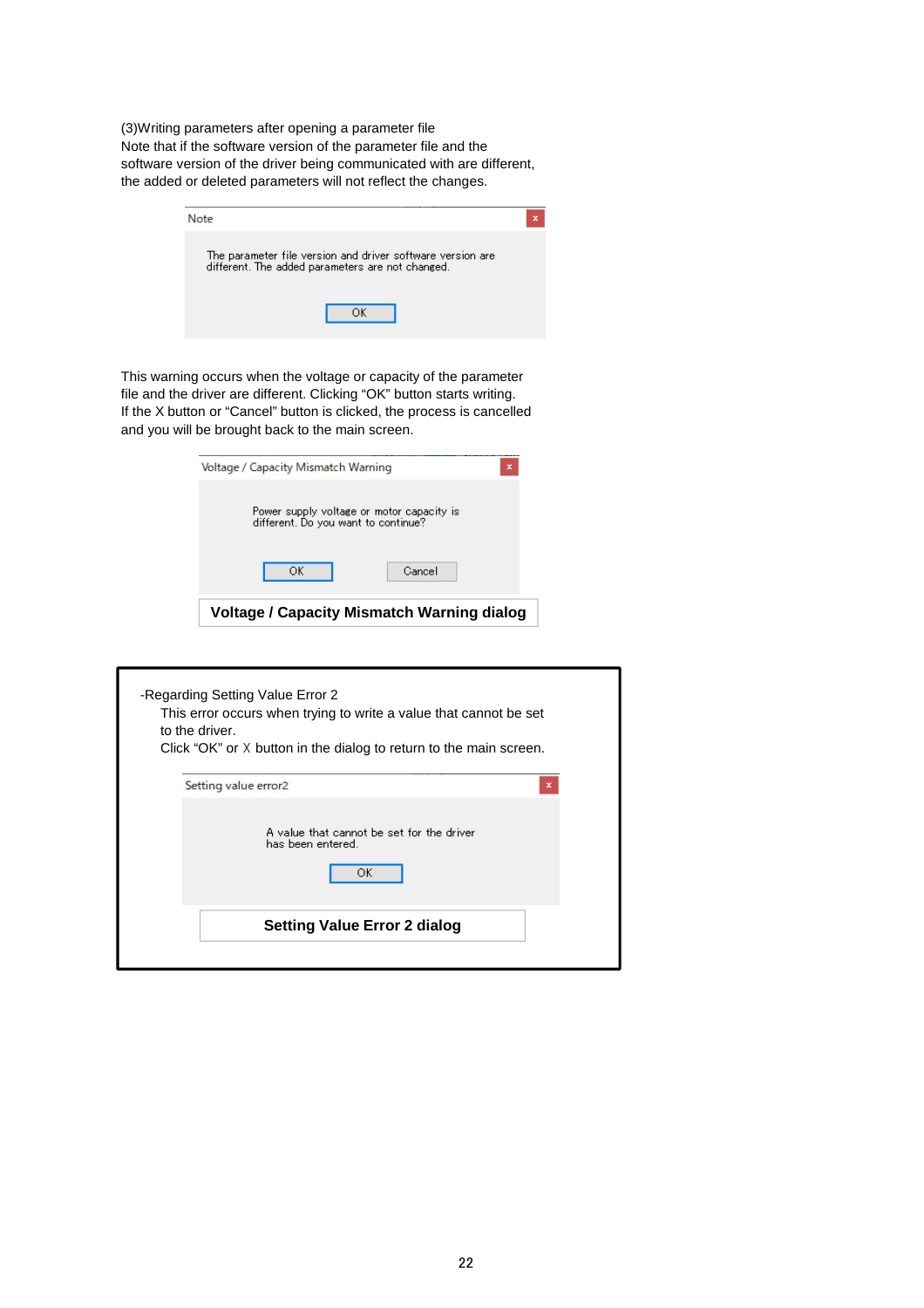4-4. Comparing ACD-PSTool setting values and driver setting values

This section describes how to compare the parameter setting values of the driver with the parameter list. Clicking the "Verify" button (See "3-3-7. "Verify" button" for conditions under which the "Verify" button can be used.) opens the dialog shown below.

| <b>Check collation start</b>                                                  | × |
|-------------------------------------------------------------------------------|---|
| Collation between the driver internal parameter and setting<br>value starts i |   |
| ОК<br>Cancel                                                                  |   |
| <b>Check collation start dialog</b>                                           |   |

Clicking "OK" button starts the comparison of the parameter values. Clicking "Cancel" or X button returns the screen to the main screen. When completed, the comparison result is displayed in the dialog box. When the "OK" button in the dialog is clicked and the screen returns to the main screen, the cells with differences in setting values turn green.

| Collation result | ×                                                                                        |
|------------------|------------------------------------------------------------------------------------------|
|                  | There is no difference between the driver internal<br>parameter and setting value.<br>ОК |
|                  | Collation result dialog (when there is no<br>parameter having a difference)              |

| Internal parameter<br>L<br>Pn001<br>500<br>100 | ACD-PSTool setting value |
|------------------------------------------------|--------------------------|
|                                                |                          |
|                                                |                          |
|                                                |                          |
| Pn002<br>500<br>200                            |                          |
| Pn003<br>500<br>300                            |                          |
| Pn004<br>500<br>400                            |                          |
| P <sub>n</sub> 006<br>500<br>600               |                          |
| Pn007<br>500<br>700                            |                          |
|                                                |                          |
|                                                |                          |
|                                                |                          |
|                                                |                          |
| ОK                                             |                          |
|                                                |                          |
|                                                |                          |
| Collation result dialog (when there is a       |                          |
| parameter having a difference)                 |                          |

\*Collation result of the added or deleted parameters is displayed as "-".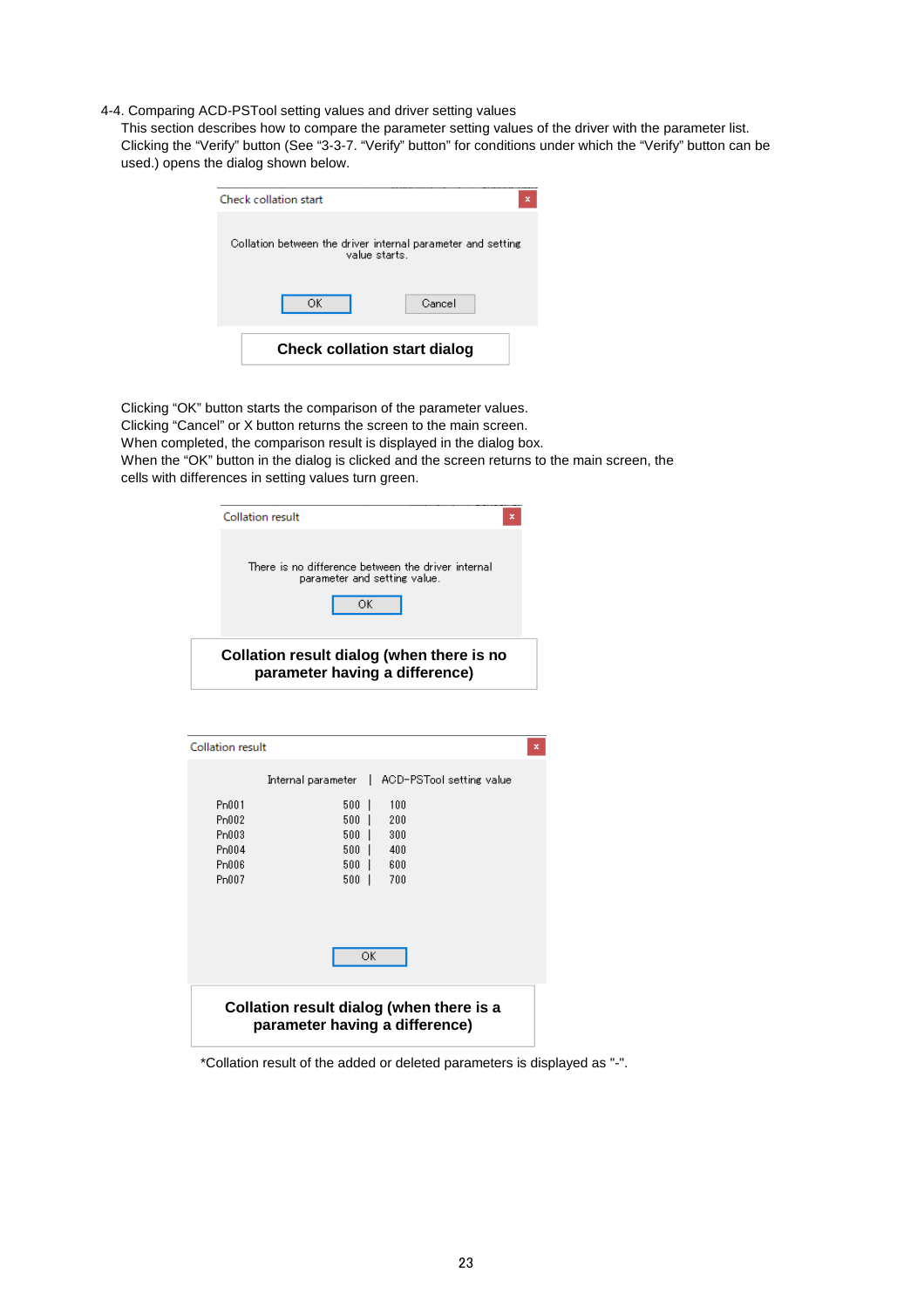| No.               | Parameter name                                 | Unit  | Setting<br>value | Minimum<br>value | Maximum<br>value |
|-------------------|------------------------------------------------|-------|------------------|------------------|------------------|
| P <sub>n000</sub> | Select Speed Command 1                         | -     |                  |                  | 5                |
| P <sub>n001</sub> | Speed Command 1                                | r/min | 100              | 100              | 3000             |
| Pn002             | Speed Command 2                                | r/min | 200              | 100              | 3000             |
| Pn003             | Speed Command 3                                | r/min | 300              | 100              | 3000             |
| Pn004             | Speed Command 4                                | r/min | 400              | 100              | 3000             |
| P <sub>n005</sub> | Speed Command 5                                | r/min | 500              | 100              | 3000             |
| Pn006             | Speed Command 6                                | r/min | 600              | 100              | 3000             |
| Pn007             | Speed Command 7                                | r/min | 700              | 100              | 3000             |
| Pn008             | Speed Command 8                                | r/min | 500              | 100              | 3000             |
| Pn020             | Select Acceleration/Deceleration Time 1        | -     |                  |                  | 2                |
| Pn021             | Acceleration Time 1                            | s     | 0.10             | 0.00             | 5.00             |
| Pn022             | Deceleration Time 1                            | s     | 0.10             | 0.00             | 5.00             |
| Pn023             | Acceleration Time 2                            | s     | 0.10             | 0.00             | 5.00             |
| Pn024             | Deceleration Time 2                            | s     | 0.10             | 0.00             | 5.00             |
| Pn025             | Acceleration/Deceleration Time Reference Speed | r/min | 2500             | 1000             | 5000             |

**Display of collation mismatch parameter**

4-5. Disconnecting communication between ACD-PSTool and driver

This section describes how to disconnect communication between ACD-PSTool and the driver.

#### **(1) How to disconnect**

Click "Communication" → "Communication disconnected" when communications is established to ACD-PSTool.

| File | Communication                   | Help | Tool |  |
|------|---------------------------------|------|------|--|
|      | Port                            |      |      |  |
| File | Communication disconnected      |      |      |  |
|      | <b>Main menu: Communication</b> |      |      |  |

The State of the screen after disconnection differs depending on whether or not a parameter file is loaded (whether there is information shown at the "file name" display bar and "file information" or not).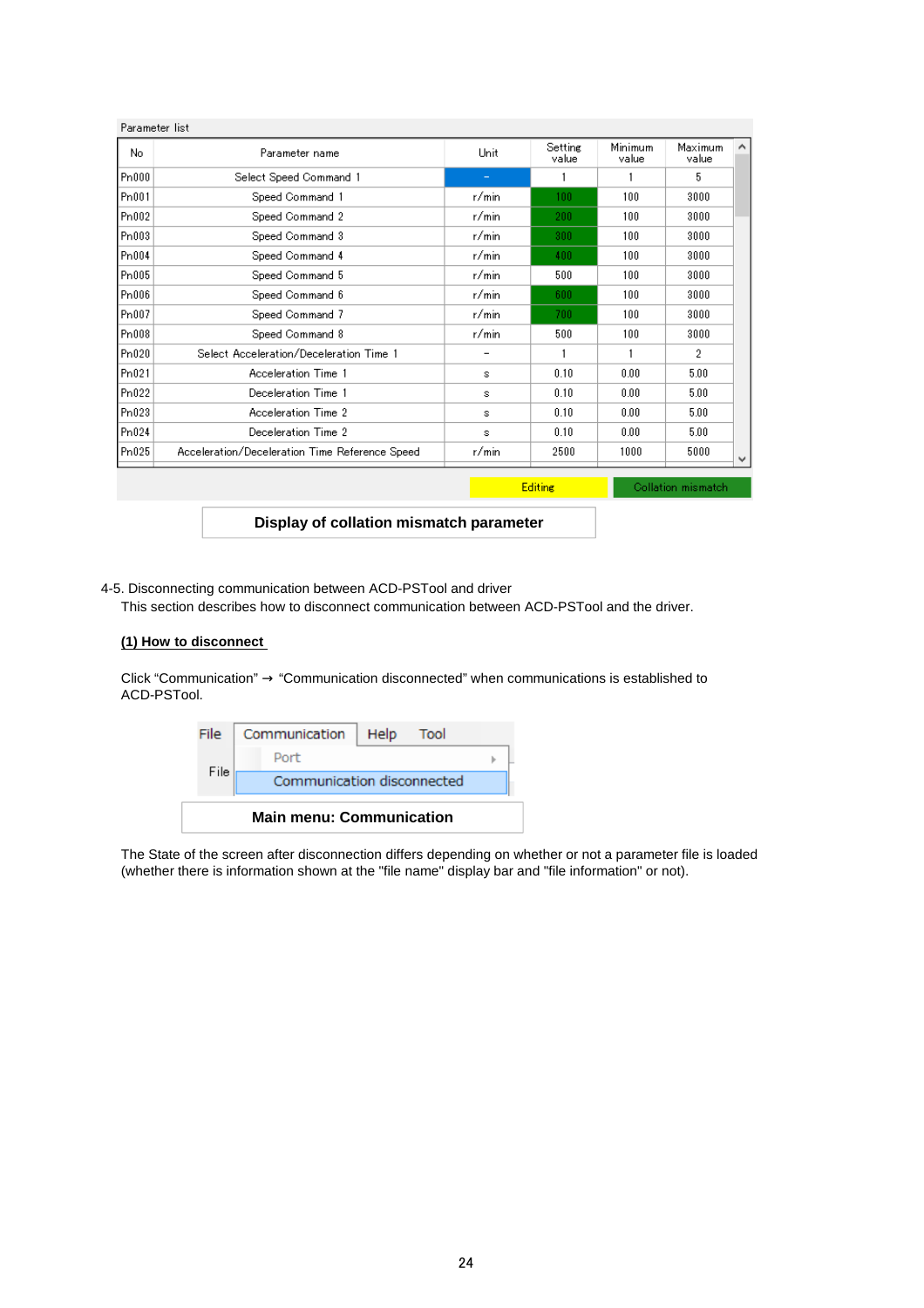#### **- When a parameter files is not loaded**

If a parameter file is not loaded, there will be no information shown under parameter list and alarm history after disconnection .

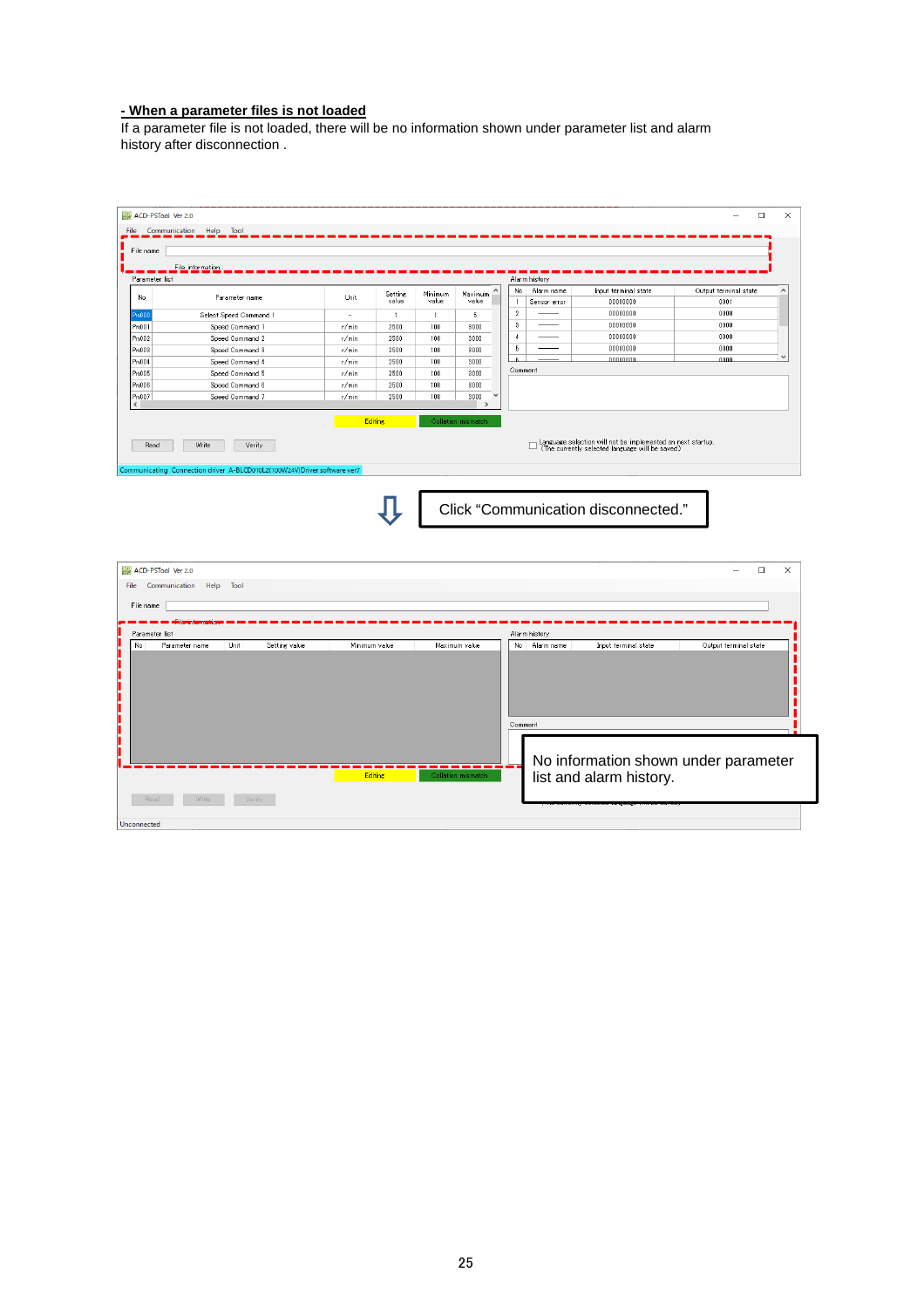#### **- If a parameter file is loaded**

If a parameter file is loaded, there will be information under parameter list, but none under alarm history after disconnection.

|                                                                                                                    | ACD-PSTool Ver 2.0                                                       |                          |                         |                       |                          |                          |                                               |                                                                                                                 | $\Box$                        |  |
|--------------------------------------------------------------------------------------------------------------------|--------------------------------------------------------------------------|--------------------------|-------------------------|-----------------------|--------------------------|--------------------------|-----------------------------------------------|-----------------------------------------------------------------------------------------------------------------|-------------------------------|--|
| File                                                                                                               | Communication Help Tool                                                  |                          |                         |                       |                          |                          |                                               |                                                                                                                 |                               |  |
| File name                                                                                                          | C:¥sample¥20200123145634.bin                                             |                          |                         |                       |                          |                          |                                               |                                                                                                                 |                               |  |
|                                                                                                                    |                                                                          |                          |                         |                       |                          |                          |                                               |                                                                                                                 |                               |  |
|                                                                                                                    | File information : A-BLCD010L2(100W24V) Driver software ver7             |                          |                         |                       |                          |                          |                                               |                                                                                                                 |                               |  |
| Parameter list                                                                                                     |                                                                          |                          |                         |                       |                          | No                       | Alarm history<br>Alarm name                   |                                                                                                                 |                               |  |
| No                                                                                                                 | Parameter name                                                           | Unit                     | <b>Setting</b><br>value | Minimum<br>value      | Maximum<br>value         |                          | Sensor error                                  | Input terminal state<br>00000000                                                                                | Output terminal state<br>0001 |  |
| Pn000                                                                                                              | Select Speed Command 1                                                   | $\overline{\phantom{a}}$ | $\overline{1}$          |                       | 5                        | $\overline{2}$           |                                               | 00000000                                                                                                        | 0000                          |  |
| Pn001                                                                                                              | Speed Command 1                                                          | r/min                    | 2500                    | $\overline{1}$<br>100 | 3000                     | $\sqrt{3}$               |                                               | 00000000                                                                                                        | 0000                          |  |
| Pn002                                                                                                              | Speed Command 2                                                          | r/min                    | 2500                    | 100                   | 3000                     | $\overline{4}$           |                                               | 00000000                                                                                                        | 0000                          |  |
| Pn003                                                                                                              | Speed Command 3                                                          | r/min                    | 2500                    | 100                   | 3000                     | $\overline{\phantom{a}}$ |                                               | 00000000                                                                                                        | 0000                          |  |
| Pn004                                                                                                              | Speed Command 4                                                          | r/min                    | 2500                    | 100                   | 3000                     |                          |                                               | 00000000                                                                                                        | 0000                          |  |
| Pn005                                                                                                              | Speed Command 5                                                          | r/min                    | 2500                    | 100                   | 3000                     | Comment                  |                                               |                                                                                                                 |                               |  |
| Pn006                                                                                                              | Speed Command 6                                                          | r/min                    | 2500                    | 100                   | 3000                     |                          |                                               |                                                                                                                 |                               |  |
| Pn007                                                                                                              | Speed Command 7                                                          | r/min                    | 2500                    | 100                   | 3000                     |                          |                                               |                                                                                                                 |                               |  |
|                                                                                                                    |                                                                          |                          |                         |                       | $\,$                     |                          |                                               |                                                                                                                 |                               |  |
|                                                                                                                    |                                                                          |                          | <b>Editing</b>          |                       | Collation mismatch       |                          |                                               |                                                                                                                 |                               |  |
|                                                                                                                    |                                                                          |                          |                         |                       |                          |                          |                                               |                                                                                                                 |                               |  |
| Read                                                                                                               | Write<br>Verify                                                          |                          |                         |                       |                          |                          | □                                             | Language selection will not be implemented on next startup.<br>(The currently selected language will be saved.) |                               |  |
|                                                                                                                    |                                                                          |                          |                         |                       |                          |                          |                                               |                                                                                                                 |                               |  |
|                                                                                                                    | Communicating Connection driver A-BLCD010L2(100W24V)Driver software ver7 |                          |                         |                       |                          |                          |                                               |                                                                                                                 |                               |  |
|                                                                                                                    |                                                                          |                          |                         |                       |                          |                          | <b>Click "Communication</b><br>disconnected." |                                                                                                                 |                               |  |
|                                                                                                                    |                                                                          |                          |                         |                       |                          |                          |                                               |                                                                                                                 |                               |  |
|                                                                                                                    |                                                                          |                          |                         |                       |                          |                          |                                               |                                                                                                                 | $\Box$                        |  |
| Communication                                                                                                      | Help<br>Tool                                                             |                          |                         |                       |                          |                          |                                               |                                                                                                                 |                               |  |
|                                                                                                                    | File name C#sample#20200123145634bin                                     |                          |                         |                       |                          |                          |                                               |                                                                                                                 |                               |  |
|                                                                                                                    |                                                                          |                          |                         |                       |                          |                          |                                               |                                                                                                                 |                               |  |
|                                                                                                                    | File information : A-BLCD010L2(100W24V) Driver software ver7             |                          |                         |                       |                          |                          | Alarm history                                 |                                                                                                                 |                               |  |
|                                                                                                                    |                                                                          |                          |                         |                       |                          | No.                      | Alarm name                                    | Input terminal state                                                                                            | Output terminal state         |  |
|                                                                                                                    | Parameter name                                                           | Unit                     | Setting<br>value        | Minimum<br>value      | Maximum<br>value         |                          |                                               |                                                                                                                 |                               |  |
|                                                                                                                    | Select Speed Command 1                                                   | $\sim$                   | $\mathbf{1}$            | $\mathbf{1}$          | 5                        |                          |                                               |                                                                                                                 |                               |  |
|                                                                                                                    | d:¥Users¥username¥Desktop¥20171004131629bin                              |                          |                         | 100                   | 3000                     |                          |                                               |                                                                                                                 |                               |  |
|                                                                                                                    | Speed Command 2                                                          | r/min                    | 2500                    | 100                   | 3000                     |                          |                                               |                                                                                                                 |                               |  |
|                                                                                                                    | Speed Command 3                                                          | r/min                    | 2500                    | 100                   | 3000                     |                          |                                               |                                                                                                                 |                               |  |
|                                                                                                                    | Speed Command 4                                                          | r/min                    | 2500                    | 100                   | 3000                     |                          |                                               |                                                                                                                 |                               |  |
|                                                                                                                    | Speed Command 5                                                          | r/min                    | 2500                    | 100                   | 3000                     | Comment                  |                                               |                                                                                                                 |                               |  |
|                                                                                                                    | Speed Command 6                                                          | r/min                    | 2500                    | 100                   | 3000                     |                          |                                               |                                                                                                                 |                               |  |
|                                                                                                                    | Speed Command 7                                                          | r/min                    | 2500                    | 100                   | 3000                     |                          |                                               |                                                                                                                 |                               |  |
|                                                                                                                    |                                                                          |                          |                         |                       | $\overline{\phantom{a}}$ |                          |                                               | Alarm history is                                                                                                |                               |  |
| ACD-PSTool Ver 2.0<br>Parameter list<br>No<br>Pn000<br>Pn001<br>Pn002<br>Pn003<br>Pn004<br>Pn005<br>Pn006<br>Pn007 |                                                                          |                          | <b>Editing</b>          |                       | Collation mismatch       |                          |                                               |                                                                                                                 |                               |  |
|                                                                                                                    |                                                                          |                          |                         |                       |                          |                          |                                               | displayed only by item names.                                                                                   |                               |  |
| Read                                                                                                               | Write<br>Verify                                                          |                          |                         |                       |                          |                          |                                               | (The currently selected language will be saved.)                                                                |                               |  |

#### 4-6. Ending ACD-PSTool

Ends ACD-PSTool.

End it by left-clicking "File"  $\rightarrow$  "End" or X button at upper right part on the main screen.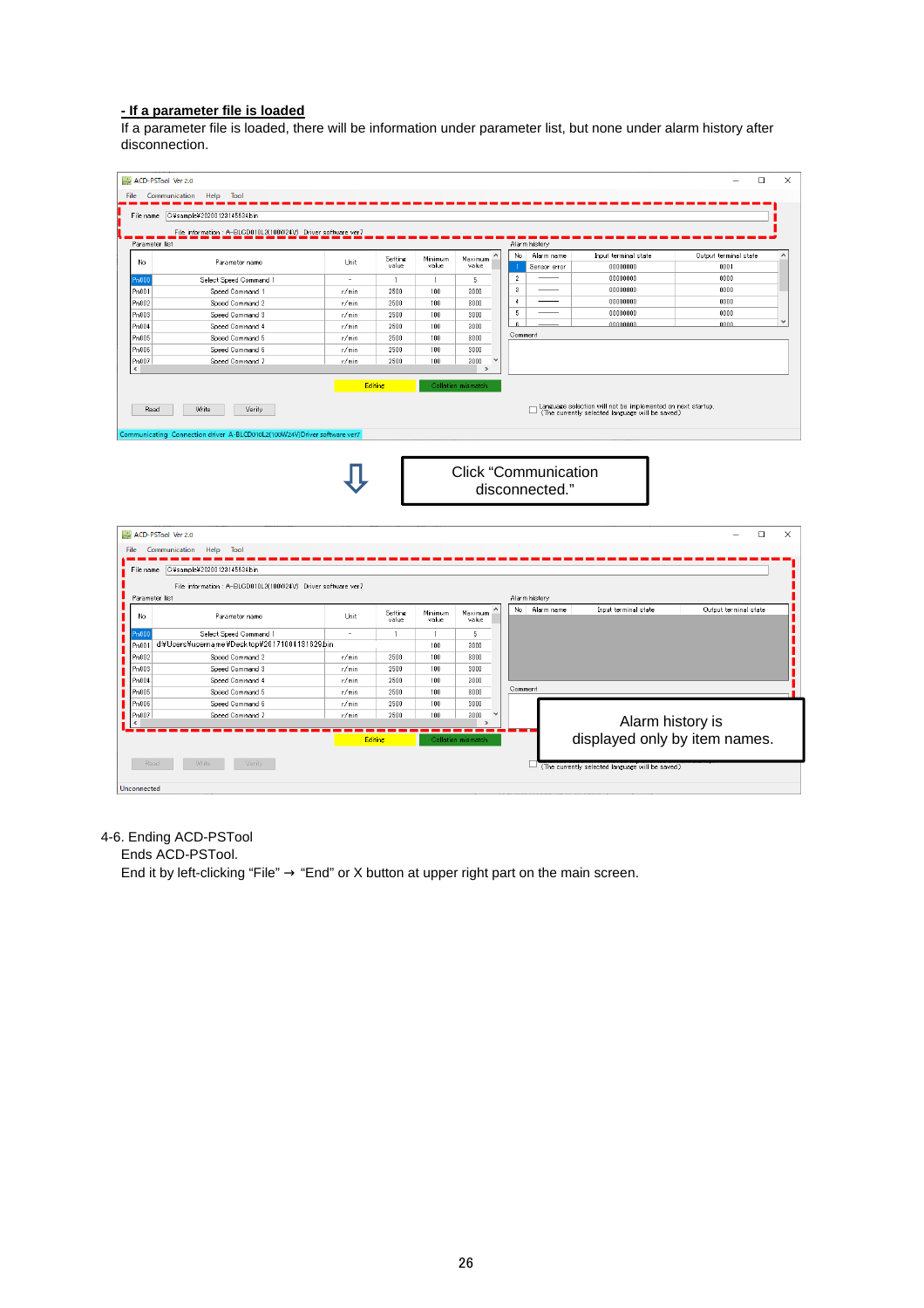## **Contact Us**

■Inquiries about quote, purchase, repair, and inspection

| <b>Overseas Sales</b> |                                                   |  |  |  |  |  |  |  |
|-----------------------|---------------------------------------------------|--|--|--|--|--|--|--|
| <b>Address</b>        | 1-1 Inoue, Izumi-cho, Anjo, Aichi 444-1297, Japan |  |  |  |  |  |  |  |
| Tel                   | +81-566-92-5312                                   |  |  |  |  |  |  |  |
| Fax                   | +81-566-92-7002                                   |  |  |  |  |  |  |  |
| E-mail                | oversea@nissei-gtr.co.jp                          |  |  |  |  |  |  |  |